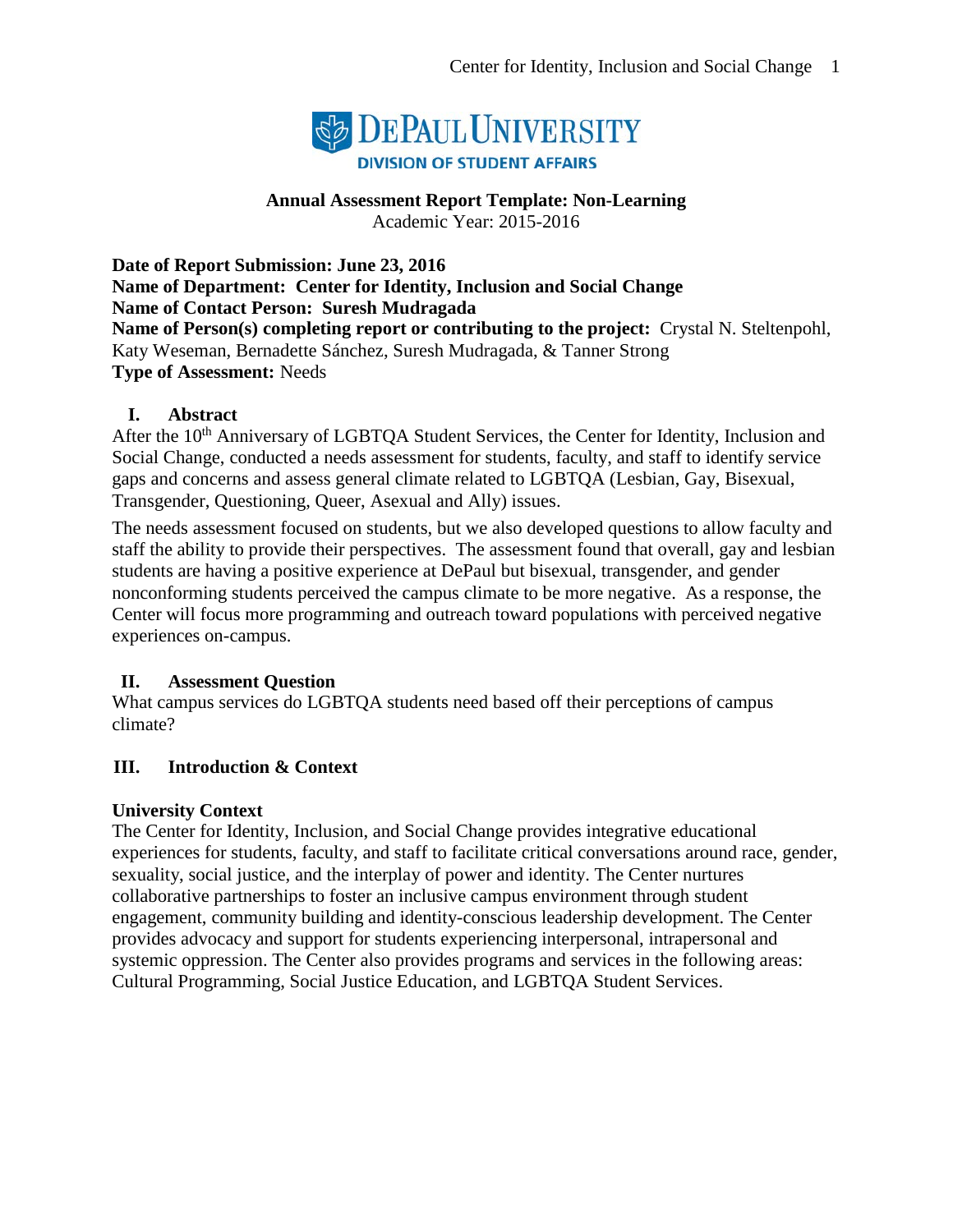LGBTQA Student Services exists to promote, foster and support a campus environment that is inclusive of people from all sexualities and gender identities. This mission is achieved through a range of services, educational programs and community building events that reflect the needs and interests of the diverse LGBTQA communities at DePaul. LGBTQA Student Services offers the following services: Safe Zone program, educational workshops, Queer Peers Mentor Program, LGBTQA focused programming, support and consultation, individual support, institutional advocacy, and more. They serve all DePaul students, particularly those who identify as LGBTQA.

Goal 4 of the Vision 2018 shows DePaul's commitment to foster diversity and inclusion by fostering respect for and learning from the perspectives of others different from themselves. This is central to the mission and goals of the Center. Specifically within LGBTQA Student Services, there are opportunities for mentorship, advocacy, and other services to support the learning of students, faculty, and staff to build allies and a more inclusive campus. It is not enough that diverse student, faculty, and staff populations are recruited, there must be support provided to affirm their identities.

#### **Supporting Scholarship**

Lesbian, Gay, Bisexual, Transgender (LGBT) programs and services are vast and varied at colleges and universities across the country. They are organized and housed differently on different campuses and do not exist at all at some institutions. One of the challenges that universities face in tracking and validating LGBT programs and services is a "lack of uniformity in terminology [which] underscores the difficulty of producing statistical data similar to those that are used in developing and assessing programs for recruitment and retention of other populations" (CAS, 2011, p. 1). This barrier poses a unique challenge in researching the experiences of LGBTQ identifying students. However, there is a growing body of comprehensive research on campus climate (Rankin, Weber, Blumenfeld & Frazer, 2010) and the positive impact of LGBTQ resource work, programs and services on students' identity development and academic success (Sanlo, Rankin & Schoenberg, 2002; Sanlo, 2005; Renn, 2007). This research shows that LGBTQ students, faculty, and staff experience pervasive harassment based on sexual identity and gender identity on campuses across the country and that the presence of LGBTQ focused programs and services can help mediate these experiences.

Visible and affirming spaces and programs for LGBTQ students are instrumental in their identity development and subsequent success in a college environment. As a result of their comprehensive LGBTQ higher education campus climate study, Rankin, Weber, and Blumenfeld (2010) conclude that "LGBTQQ students who experience positive campus climates have more positive education experiences and experience healthy identity development … Given these positive experiences, students and employees are more likely to persist and flourish at their institutions" (p. 15). Tetreault, Fette, Meidlinger, and Hope (2013) echo this issue of retention in reference to campus climate for LGBTQ students, reporting that one fourth of their study participants had thoughts about leaving school as a direct result of a negative environment. Rankin (2007) points to such "deleterious effects of discriminatory environments" on students' mental and emotional well-being, integrally linked to student success (112).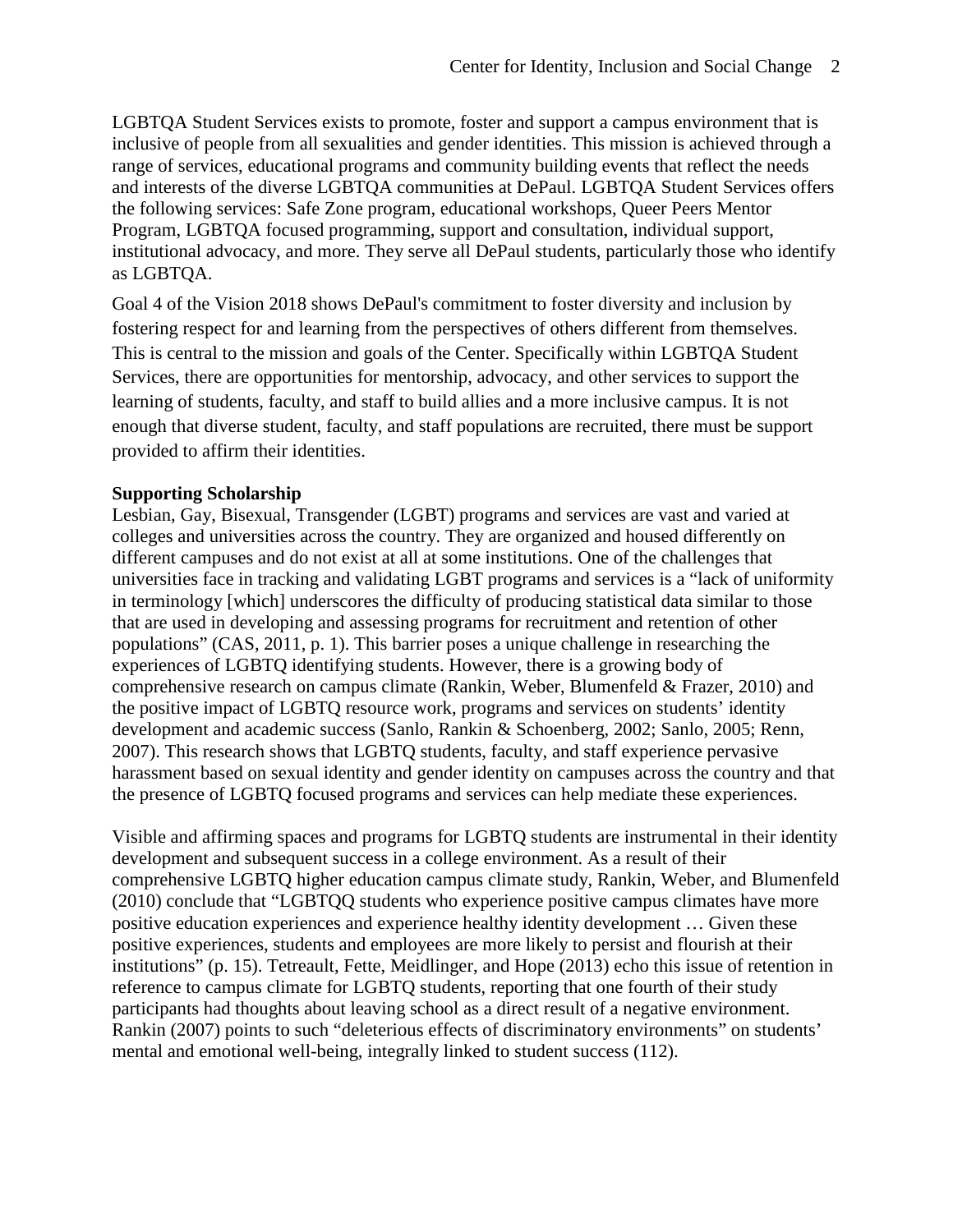A LGBTQ focused campus climate survey was conducted at DePaul in 2004, resulting in the founding of LGBTQA Student Services. This survey provided a base for building the questions asked in the 2016 Needs Assessment. The researchers also looked to LGBTQA campus climate instruments from the University of Nebraska-Lincoln (2002), Kansas State University (2012) and Emory University (2012). These reports and instruments provided frameworks such as comparing the environment in and out of the classroom (University of Nebraska), definitions of campus climate (Kansas State), and a strategic improvement timeline (Emory). These frameworks provided guidance to the researchers at DePaul in developing and analyzing the 2016 Needs Assessment. This instrument was also designed by intent to evaluate and center the experiences of LGBTQ students experiencing multiple marginalized identities, recognizing that these students are often excluded from climate studies and discourse (Tetreault, Fette, Meidlinger, & Hope, 2013; Rankin, 2007).

In evaluating the data gathered in this 2016 Needs Assessment, the researchers followed Stake's (2004) responsive evaluation framework. The tool was designed slowly, rather than following a pre-made instrument, allowing the researcher to adapt goals and campus contexts. Regarding data interpretation, the researchers used descriptives for the quantitative data and data reduction with attention to giving all perspectives equal weight for the qualitative data.

## **IV. Data Collection & Methodology**

#### **Data Collection**

Crystal Steltenpohl and Katy Weseman, with consultation from Dr. Bernadette Sánchez and Student Affairs Assessment Coordinator Scott Tharp, created the needs assessment (See Appendix). After pilot testing the assessment with Caitlyn LoMonte (graduate assistant in the Center for Inclusion, Identity, and Social Change) and Emily Herrmann, Elon Sloan, and Kara Rodriguez (undergraduate LGBTQA Student Services office assistants) we administered the online assessment from March 8 to April 11, 2016, which cut across Winter and Spring quarters. The needs assessment focused on students, but we also developed questions to allow faculty and staff the ability to provide their perspectives. This needs assessment is focused on DePaul University only and no other institutions. The assessment took approximately 15 minutes to complete and questions included a variety of demographic indicators, knowledge of current services, and perceptions of climate based on LGBTQA identities.

Recruitment activities included:

- emails to professors teaching LGBTQ Studies courses in the Winter and Spring quarters,
- emails to various departments and colleges on campus, asking them to pass the survey along to faculty and students,
- emails to the university honors program,
- emails through the Center for Identity, Inclusion, and Social Change listserv,
- tabling in front of the Center for Identity Inclusion and Social Change (within the Student Center), and
- posts on social media accounts, including Facebook and Twitter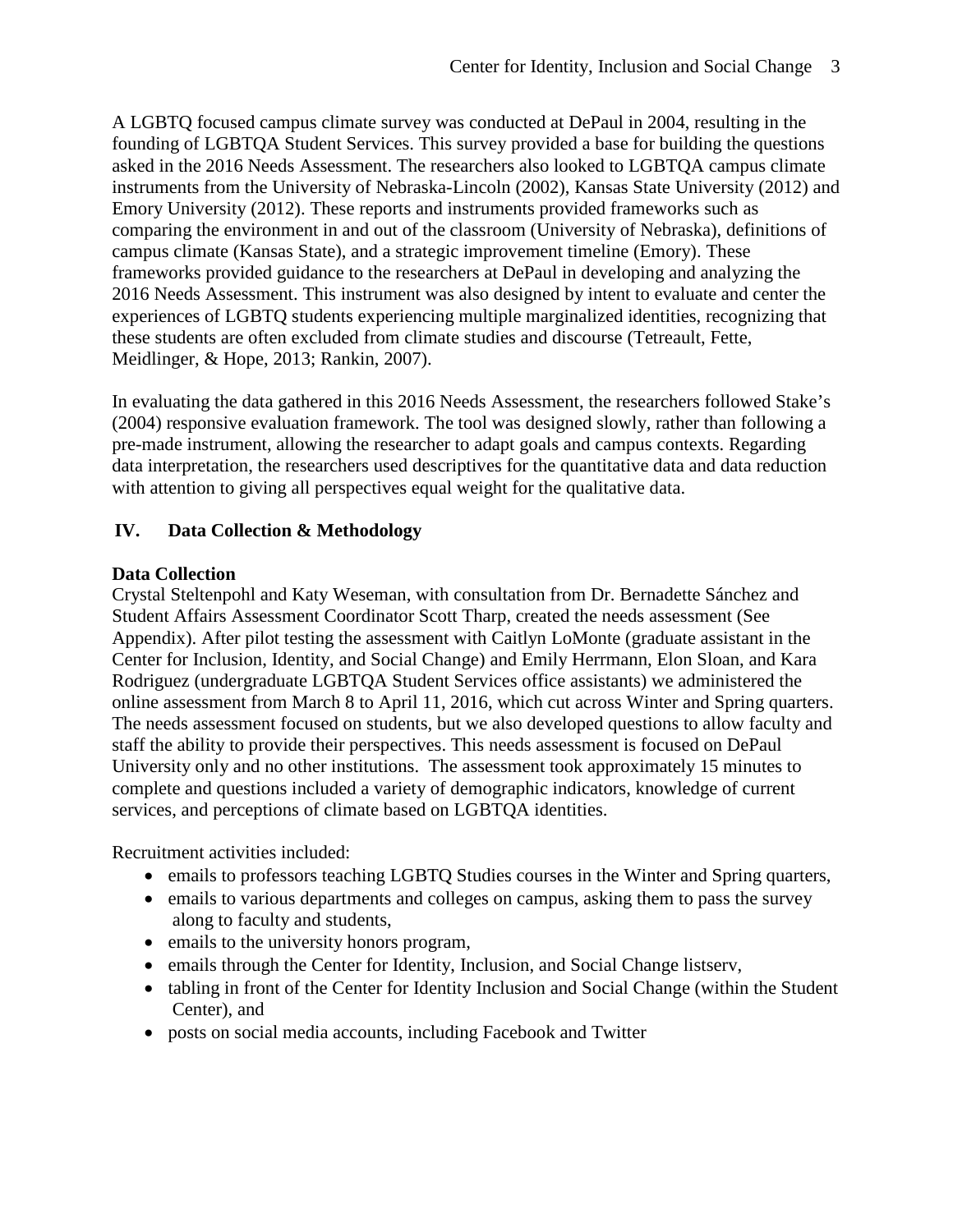Respondents who indicated student status were also asked:

- whether they were transfer students and/or first generation college students
- when they expected to graduate
- intention to graduate

**Undergraduate and graduate students** were asked about their perceptions of LGBTQA Student Services and its programs, the advocacy needs of LGBTQA+ students, and their perceptions of the environment at DePaul surrounding LGBTQA+ related topics. **Faculty and staff** were asked about their perceptions of DePaul's campus environment and availability of resources for LGBTQA+ students.

#### **Data Analysis**

The data that was collected from the survey was initially analyzed by Crystal Steltenpohl and Katy Weseman. Both qualitative and quantitative data was collected. To analyze the quantitative results, Crystal ran descriptive statistics (specifically, frequency tables) using SPSS. For the qualitative data, Crystal utilized data reduction, which involves condensing responses into manageable categories or themes. She weighed all comments equally, regardless of who was responding to the question. Tanner Strong and Suresh Mudragada also reviewed qualitative data and searched for common themes.

#### **Participant Consent**

There was no consent form used for this survey. Instead we used an acknowledgement of using this survey to help better serve the community by keeping it anonymous. The data was stripped from having participants use their first name or last name. After reading a short description of the needs assessment, respondents were asked various demographic questions, including: age, race, sexual orientation, and faith identity. This information was kept confidential as the survey was anonymous and only several staff and graduate students saw the raw data.

#### **V. Data & Results**

#### **Demographics**

The survey was distributed through snowball sampling methods which prevent an accurate account of how many individuals came across it. The survey was completed by 163 undergraduates, 49 graduate students, 12 alumni, 14 faculty members, and 30 staff members, for a total of 254 responses. Complete demographic information is provided in the appendix. Though we collected information from faculty and staff, we will focus our findings on the student experience.

With regards to undergraduate students, all class years were represented in the survey with a slightly higher completion rate amongst second year students. Almost a quarter of student participants were transfer students and a similar percentage of participants were first generation college students. Two-thirds of students identified as White, 27 (17%) Latinx, 8 (5%) Black, 4 (2.5%) Middle Eastern, 3 (2%) Asian, and 12 (7%) Multiracial. The majority of students identified as atheist, followed by agnostic, and there were smaller numbers of Spiritual, Christian, and Catholic students. There were several Jewish students and a couple of Wiccan.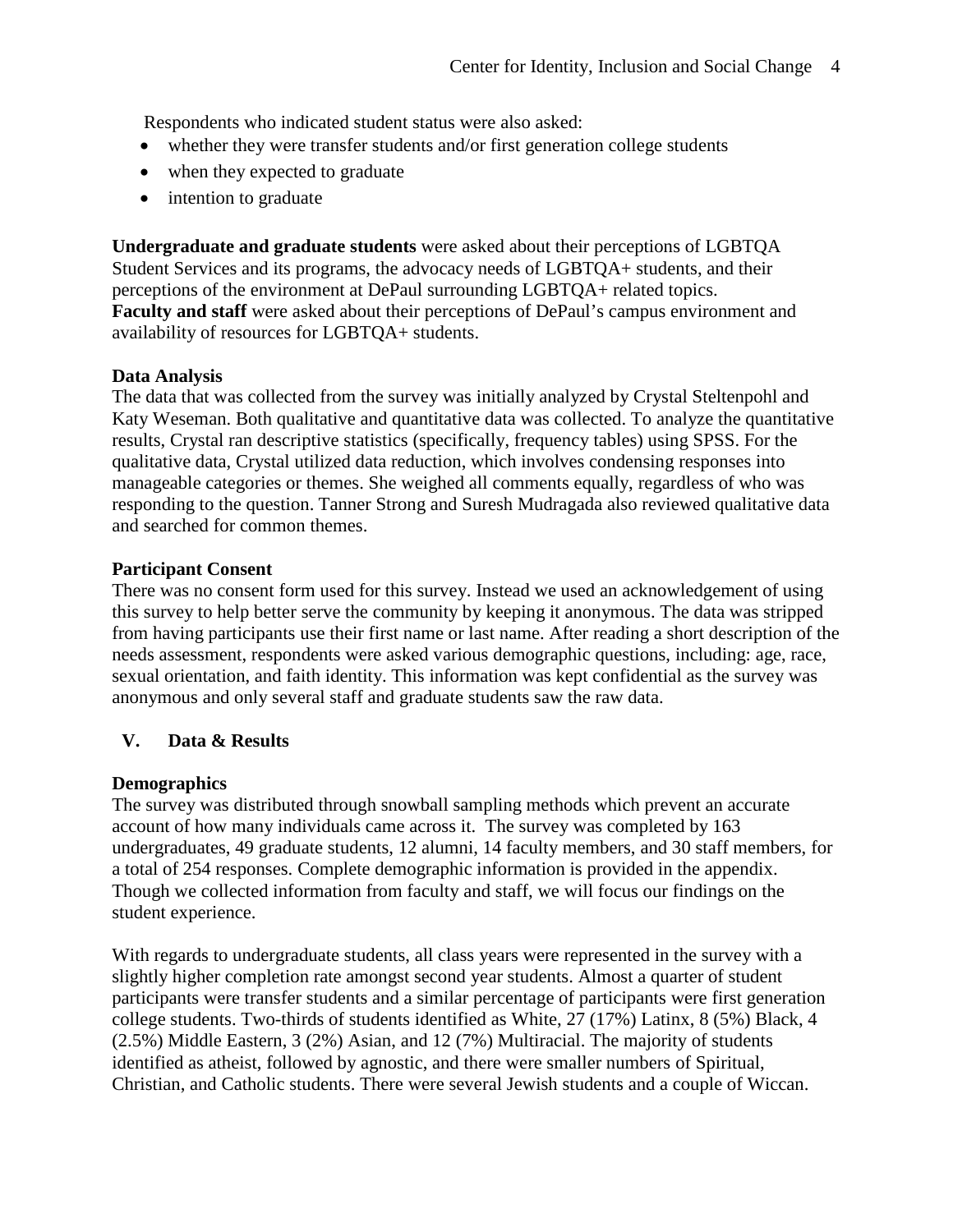When asked about their sexual orientation, only 23 (14.1%) of respondents indicated that they were Straight while 49 (30.1%) indicated being Gay/Lesbian, 67 (41.1%) being Bi/Pan/Fluid, and 12 (7.4%) described themselves as Queer. When asked to indicate Gender Identity, 129 (79.1%) said they were Cisgender, meaning their gender identity matched the sex that they were given at birth. About 23 (14.1%) said they were Non-Binary, 4 (2.5%) indicated being Trans Man, and 3 (1.8%) Trans Woman. Though less than 7 (5%) indicated that they were a Trans Man or Trans Woman, almost 10% of the students overall identified as Trans.

With regards to graduate students, almost39 (79.6%) identified as White, 4 (8.2%) as Latinx, 1 (2%) Black, 2 (4.1%) Asian, and 3 (6.1%) Multiracial. The majority of student identified as atheist, followed by similar numbers of Agnostic, Catholic, and Christian students. There were less Spiritual students and very few that identified as either Hindu, Jewish, or Muslim. When asked about their sexual orientation, 9 (18%) of respondents indicated that they were straight while almost 18 (36.6%) indicated being Gay/Lesbian, 11 (22.4%) being Bi/Pan/Fluid, and 7 (14.3%) described themselves as Queer. When asked to indicate Gender Identity, 43 (85.7%) said they were Cisgender. About 4 (8.2%) said they were Non-Binary, no one indicated being a Trans Man, and 1 (2%) Trans Woman.

#### **Campus Climate**

We asked all respondents to describe the DePaul environment for students with a marginalized gender identity or sexual orientation. We provided perceptions of respondents in each group and respondents not in that group, in order to identify where discrepancies may exist. Generally, respondents within the groups discussed viewed the campus environment slightly worse than those who did not fall into that group.

When asked about the campus environment for LGBTQA-identifying students generally, both non-LGBTQA identifying and LGBTQA-identifying respondents agreed that the environment was "good" or "great," though LGBTQA-identifying respondents rated the campus as "great" at lower rates than non-LGBTQA-identifying respondents. In fact, only 1 (5%) of the non-LGBTQA respondents indicated that they believed the environment was "not good" while 28 (15%) of LGBTQA-identifying responders perceived the environment as either "not good" or "poor" (Figure 3 in Appendix).

Gay and lesbian respondents rated DePaul's environment similarly to respondents who did not identify as gay or lesbian, though the environment for lesbians was seen as slightly worse than the campus environment for gay men (Figure 4 in Appendix). Very few respondents rated campus climate as not good or poor for either group. Interestingly, those who did not identify as gay or lesbian rated the campus environment for lesbians as "great" at a lower rate than gay and lesbian students.

Bisexual, pansexual, and sexually fluid respondents perceived DePaul's campus environment as generally good for bisexual and pansexual students, though at lower rates than students who do not identify as bisexual, pansexual, or sexually fluid. It is also worth noting that the campus environment is described as worse for bisexual and pansexual students than gay or lesbian students. About 23 (30%) of Bisexual/Pansexual/Fluid student described the environment as either "not good" or "poor" (Figure 5 in Appendix).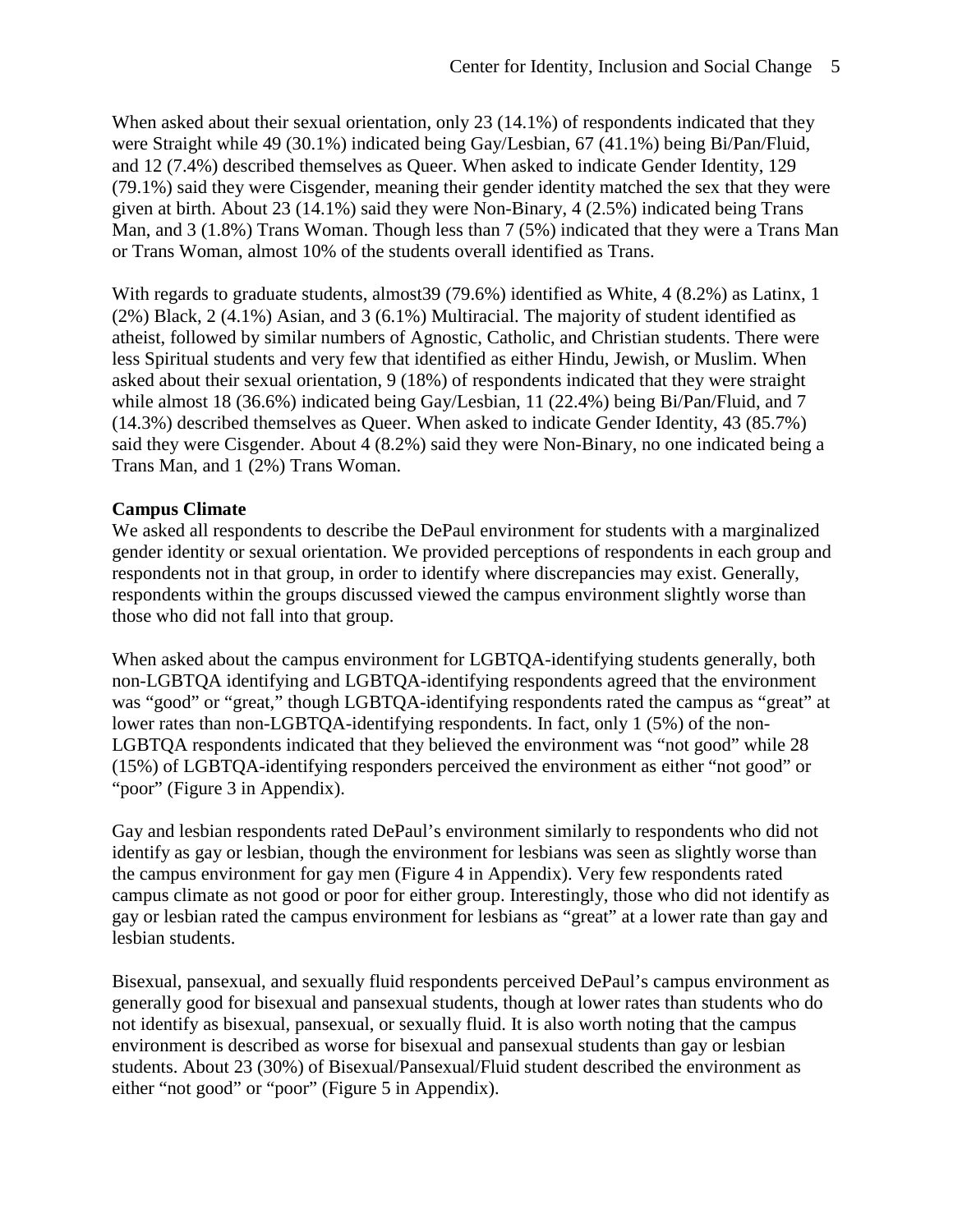Importantly, respondents reported LGBTQA-related identities that were not gay, lesbian, or bisexual/pansexual at much lower rates, and as such the following results should be interpreted with caution. Qualitative responses, discussed below, provide more insight on how students perceive campus environment for students who do not identify as gay, lesbian, or bisexual/pansexual, but still fall under the LGBTQA+ umbrella.

With regard to campus environment for asexual and aromantic students, the campus climate is generally viewed as good. These rates are generally on par with that of bisexual and pansexual students (Figure 6 in Appendix). Similarly, while a majority of respondents rated campus climate for queer students as "good" or "great," much fewer respondents rated campus climate as "great" for queer students, especially for respondents who identified as queer. About 7 (36%) of queer students described the environment as either "not good" or "poor" (Figure 7 in Appendix).

Campus climate for students identifying as trans was rated as "good" or "not good" by the six respondents who identified as trans men or trans women. Respondents who did not identify as trans men or trans women responded in a largely similar vein, though there was more variability in responses provided and a greater lean towards negative perception of the climate compared to those who identified as trans Men and trans women (Figure 8 in Appendix).

Campus climate for gender non-conforming and non-binary students was rated worse than any of the identities mentioned thus far. None of the 17 respondents who identified as gender nonconforming or non-binary rated campus climate as great, only four rated it as good, and 13 (76%) of the responses indicated that the environment was either "not good" or "poor" for them (Figure 9 in Appendix).

We also asked students about their perceptions of DePaul's environment for students like them. While a majority of LGBTQA-identifying students rated the campus environment as "good" or "great," they gave these ratings less often than non-LGBTQA-identifying students (Figure 10 in Appendix).

With regard to current and former students' perceptions, responses indicate the following themes:

- **An appreciation of student groups** such as Gender?, Spectrum, and Act Out; a nonintrusive, inclusive, and accepting campus environment; built-in support networks within some areas of campus (e.g. School of Music; College of Digital Media; Women and Gender Studies; Peace, Justice, and Conflict Studies). Students specifically noted the visibility of LGBTQA Student Services and the Center for Identity, Inclusion, and Social Change, citing a general awareness of news, events, and organizations, and that LGBTQA Student Services and the Center do a good job of supporting students.
- **A strong sense of community**; and the visibility of LGBTQA+ support through posters and other visual cues, and the ability to take classes on LGBTQA-related topics. As one student put it, "A person's sexual identity is not put into question or even taken in as a factor of consideration, which shows how integral and less shocking a person's sexual identity has become nowadays. It's becoming normal, which is a good thing." Students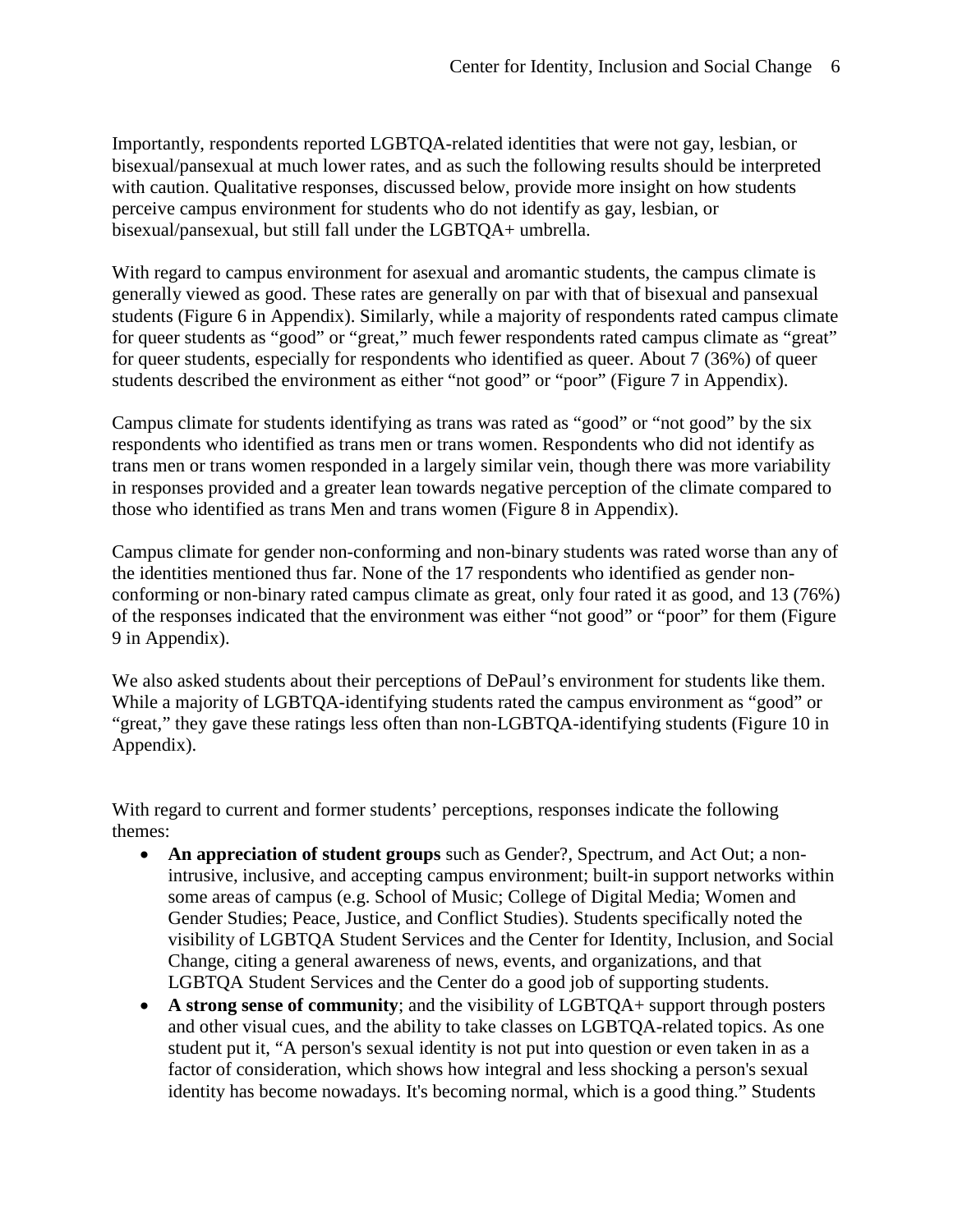did note, however, that gay men are perceived to be the most supported by the university, with "many white gay male students and faculty in prominent positions," and another going so far as to say that "gay men specifically are near idolized at DePaul."

- Others noted that **students who conform to gender norms are better supported** and that there are many assumptions regarding pronoun usage; as an example, one student specifically recalled an in-class experience where students were commenting that if someone identified as trans they "better look the part." Another comment stated that gay and lesbian individuals are represented more than non-binary, asexual, pansexual, and bisexual identities, though the student also felt that this was changing. Still, students expressed a desire to have broader discussions around sexuality and especially gender identity.
- **Students expressed varying opinions on the campus environment for LGBTA identities.** Some students feel that DePaul does not have an actively negative environment for these identities, but rather community members tend not to recognize them due to a lack of awareness or knowledge, or at worst indifference to the topic. Others, however, cited microaggressions or harassment from other students, faculty, or staff. One alumni who identifies as trans recounted experiencing various issues, such as trouble with the name-changing process, issues with Housing not appearing to know who to room the student with, and harassment on campus, including one incident where another student used a slur in public. Another student mentioned that lesbian and bisexual women were highly sexualized to the point of experiencing sexual aggression from men.
- **A lack of institutional resources.** Students, faculty and staff raised concerns specifically surrounding the general lack of gender inclusive restrooms, housing, and locker usage at the Ray [DePaul's recreation center]; a perceived lack of opportunities for non-LGBTQA-identifying individuals to learn about LGBTQA-related topics; and environments that cater to straight/cisgender audiences (potentially indicating a general lack of knowledge from faculty/staff). Other suggestions from students included more resources to help students navigate healthcare resources, greater awareness of more marginalized communities (e.g. non-binary, trans, asexual/aromantic), more variety in programming (e.g. including drag kings in the professional drag show), greater awareness surrounding pronoun usage, greater awareness/advertisement of LGBTQA-related support systems on campus, and more inclusion of LGBTQA-related topics in classrooms. One respondent suggested a Sex Week, arguing that "sex education, especially in regard to queer bodies and identities, is critical."

#### **VI. Discussion & Interpretation of Results**

#### **Lessons Learned**

#### **What we are doing well:**

Students specifically noted the **visibility** of LGBTQA Student Services and the Center for Identity, Inclusion, and Social Change, citing a general awareness of news, events, and organizations, and that LGBTQA Student Services and the Center do a good job of supporting students.

**Students approved** the programs, events, and services that LGBTQA Student Services offered and generally feel that they are necessary for students who identify as LGBTQA, regardless of whether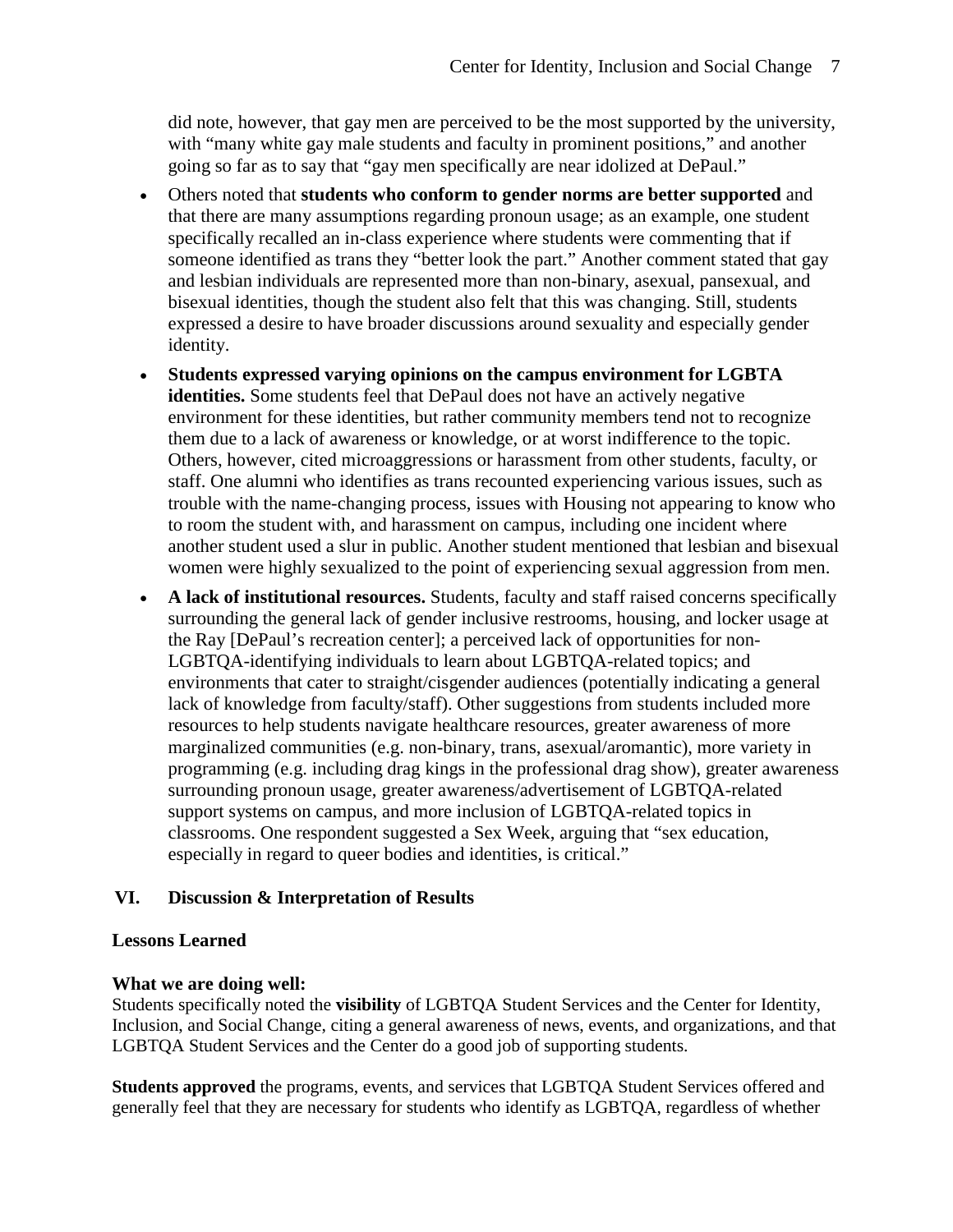the students utilized the services themselves. However, many students responded that they were largely unaware of what LGBTQA Student Services offers the community.

**Faculty and staff** described DePaul as attempting to create a welcoming and inclusive environment and that LGBTQA+ issues have relatively high visibility on campus. Respondents praised the university's services, support, and bathroom facilities. One respondent, for example, stated there is "a culture at DPU that encourages people to be themselves and a culture that is generally nonjudgmental regarding sexual identity." Another commented that the environment at DePaul is markedly better than it would be at other institutions, particularly Catholic institutions.

Some comments emphasized that even for the services and resources that student did not need, they felt it was **important DePaul offered them** for students who might need them, especially as a Catholic institution. As one student put it, "I selected very important for each of these items because I think that it is important that students at least have access to each of these programs." Another student commented that some resources may not be necessary for all students, but that this does not mean that they are not a crucial part of the DePaul experience.

#### **What we can improve on:**

**Peer support and visibility**. Students expressed a desire for physical spaces to spend time in, particularly away from the academic setting of a lecture or other educational event. One student mentioned that it was often difficult to meet other people. Safe spaces were mentioned often, with one student specifically expressing a desire for "anything that allows for people to ask questions about gender an orientation in a private, nonjudgmental manner." One student suggested LGBTQA events on the quad, as they would be "encouraging, supportive, and fun." Students appear to want to see more faculty involvement and visible support from faculty and administration and more visible role models.

Many respondents simply want **more awareness/visibility of current resources**. A few students mentioned again that they were unaware of what resources are available on campus. As one student put it, "There are a lot of great services that I was unaware of and could have taken advantage of if they were known." Students who are not active in LGBTQA student groups felt especially unaware of what events are happening, and some mentioned it was difficult to find information on events. Others suggested having more variability in scheduling events; for example, one student wanted resources for non-binary students that were not scheduled on Mondays or Wednesdays, while another student said the events were difficult to attend as a commuter student. Yet another expressed regret about not knowing Queer Peers existed.

Some respondents expressed that shyer students can feel intimidated by LGBTQA Student Services and their programs due to the impression that there is an "in" group, which can feel exclusionary. Others mentioned that while the visibility of the Center is a good thing, newly out students or students who are just beginning to explore their sexuality may feel intimidated by more well-established students and by the Center itself. One student stated she felt scared to attend events alone, while another tends to stay uninvolved because "students tend to shun other people out based on [her] experiences."

There were **suggestions regarding allies**, specifically making some LGBT events more open to allies and educating potential allies, and encouraging more allies to be involved with LGBTQA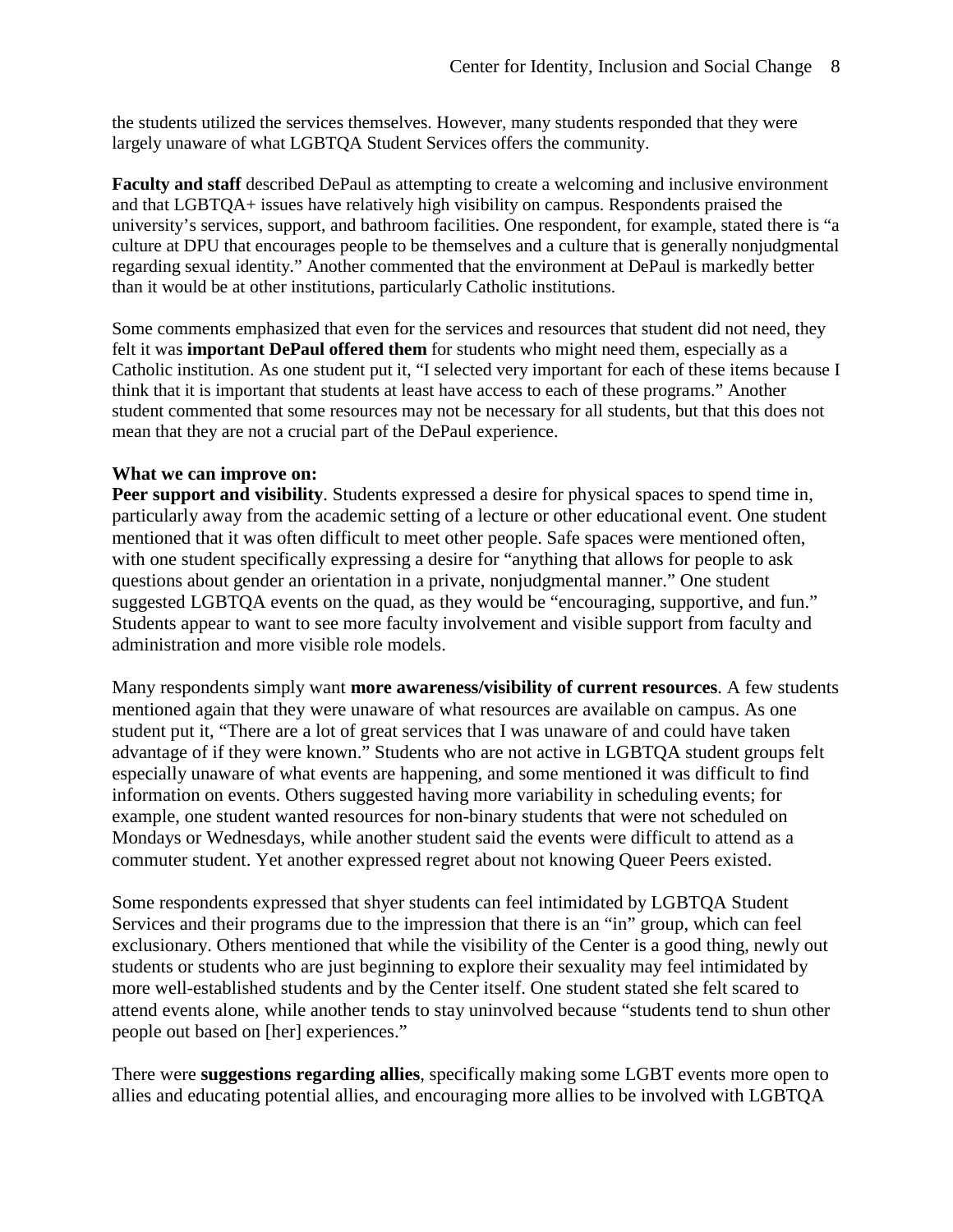issues. Students appear to want to find a way to allow allies to be feel welcome and be productive supporters of LGBTQA communities. As one student put it, they wanted an environment that is "not perceived as inclusive only to those within the community." Some students shared experiences where they witnessed negativity toward allies, often specifically with student groups; for example, one respondent witnessed a student being harangued for using the term "feminine" incorrectly during an Act Out meeting. That student expressed wanting to see "support, not a liberal arts display of who can say the biggest words when talking about gender and sexuality." Another student expressed a desire for "attention to normalizing natural inclinations of human beings without stepping on the notion that all perspectives are valid and worth understanding." Someone else echoed that sentiment in another way, suggesting student "practice acceptance rather than exclusion through accusing language or silencing someone because they're triggering you."

Students had **suggestions for events** as well, in addition to ones mentioned above. Respondents suggested less serious events that celebrate the "Queer experience," such as open mics, bake sales, gay prom, and poetry readings. A graduate student expressed a desire for more graduate student events, especially more informal ones, like "exploring Chicago events but with other queer people."

#### **Challenges and Limitations**

Ideally we would have had more responses to the survey but we believe that we had a good sample population. We were delayed on disseminating the survey broadly due to trolling of Center's social media sites. The survey followed a program that received public critique for its title and this may have impacted responses.

#### **VII. Recommendations and Plans for Action**

#### **Recommendations**

Based on the results of the survey and conversations with LGBTQA Student Services staff, we recommend the following next steps for LGBTQA Student Services and the Center for Identity, Inclusion, and Social Change:

- **1. Provide more programming, advocacy, and support to students marginalized** *within* **the umbrella LGBTQA community, i.e. bisexual, pansexual, transgender, and nonbinary students.** As indicated in the survey results, students with these and other marginalized identities perceived DePaul as less welcoming than those in more dominant identity groups (i.e. lesbian and gay).
- **2. Continue to expand outreach beyond Lincoln Park campus** and expand the advertising campaigns for events and other activities and opportunities. In particular, it may be useful to advertise to community members not already involved with LGBTQA Student Services or the Center.
- **3. Continue to reach out to faculty and staff,** especially with regard to opportunities for education and advocacy. Campus environment will continue to improve to the extent that faculty and staff are able to provide support for students who identify as LGBTQA.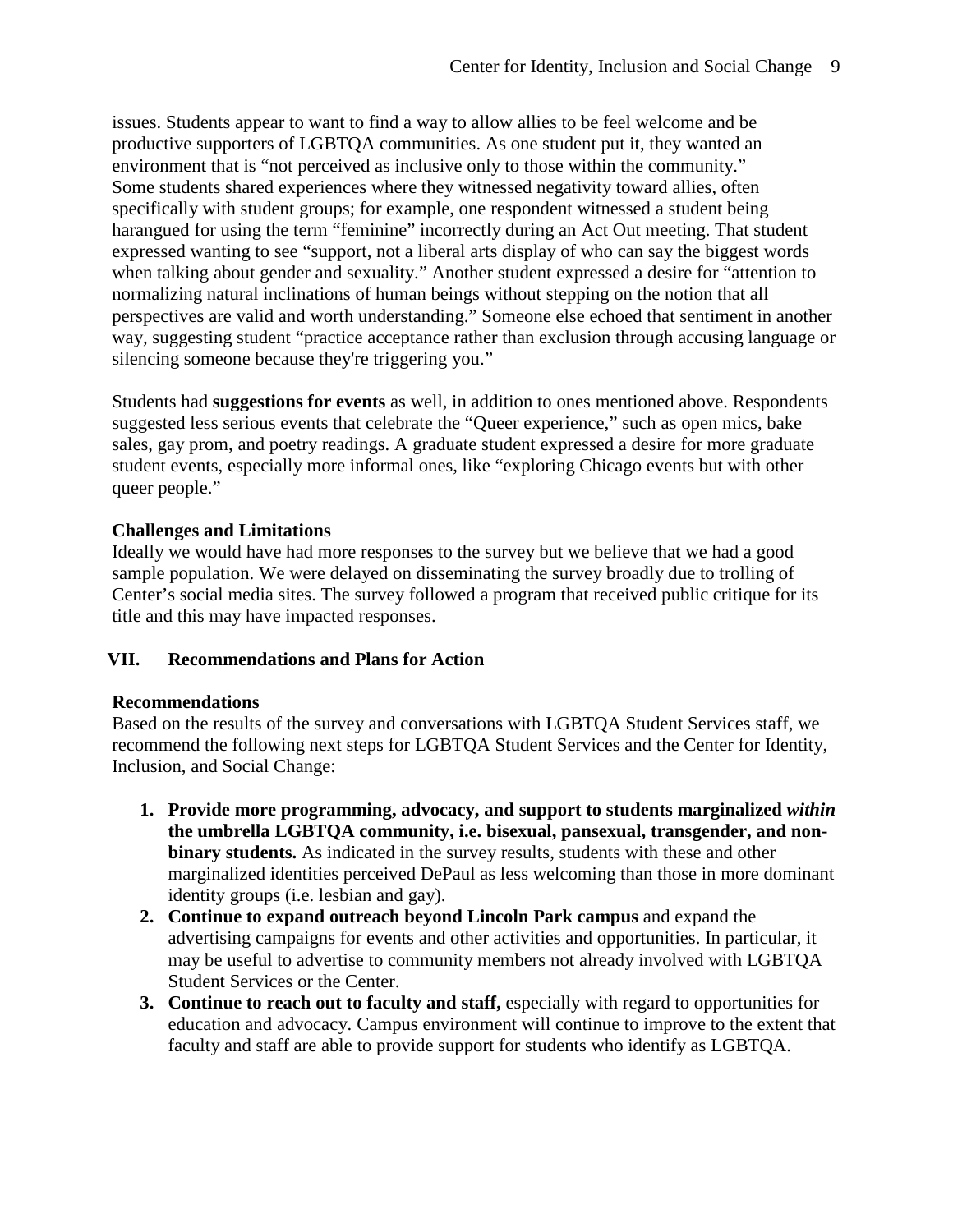- **4. Continue to explore the intersections of sexuality and gender identity and other identities.** Based on the results of this survey, there is particular interest in understanding how sexuality intersects with other identities.
- **5. Explore the DePaul community's relationship with the term "safe space."** As one might expect, various definitions of the term "safe space" permeate the DePaul community, even within LGBTQA spaces. It may be difficult to move forward with action steps surrounding safe spaces until there is a better understanding of what the term means for the DePaul community, as the term has both positive and negative connotations. It may also be helpful to explore the literature on counterspaces as well, as the concepts behind these terms may have unintended side effects.
- **6. Provide guidance around community building and leadership skills within student organizations affiliated with LGBTQA Student Services to help create a sense of community.** Some students felt intimidated by the established settings and relationships within LGBTQA Student Services and affiliated student groups. It is likely that student groups are not intentionally creating exclusionary spaces, and it is also unlikely they are aware they are putting some students off. Collaborating with student groups, as well as Center staff, to create intentionally welcoming environments will likely go a long way to minimizing this concern.
- **7. Consider providing more opportunities for people with privileged identities to engage with LGBTQA Student Services programs.** There does not appear to be a perception that LGBTQA Student Services is for LGBTQA+ people only, however students from dominant identity groups (i.e. heterosexual and cisgender) expressed an interest in learning how to get more involved in and/or educated about various activities.
- **8. Focus more efforts on faculty and staff insofar as their education and advocacy can help students.** LGBTQA Student Services focuses on students, however, faculty and staff do not appear to be well-educated on what services the center provides for students, and many are providing direct services to LGBTQA students. Additionally, some students felt that faculty and staff should be required to take Safe Zone (or a similar) training so that they can better interact with students in the classroom and more prominent role models among faculty and staff. It may be helpful for LGBTQA Student Services to explore the ways that faculty and staff might be willing to get involved, as well as expanding educational opportunities for this group.
- **9. Ensure students' emotional and relational needs are met.** Students who face rejection and discrimination based on their sexual orientation and/or gender identity appear to face emotional and relational rejection and discrimination most often. It would be beneficial for LGBTQA Student Services to explore how it can help students meet these needs. Some suggestions from students have revolved around mental health, as well as dealing with difficult situations (e.g. coming out in a non-supportive family).
- **10. Provide more programming and workshops centered on LGBTQA intersectionality with other identities.** Students also wanted more visibility of and education around asexuality, bisexuality, the problem of femme erasure, experiences of questioning students, the concept of Two-Spirit, and various forms of intersectionality, such as that of LGBTQ identities with race, disability, first generation college student status, and income.

Recommendations for Campus Partners are encompassed in the Action Plan.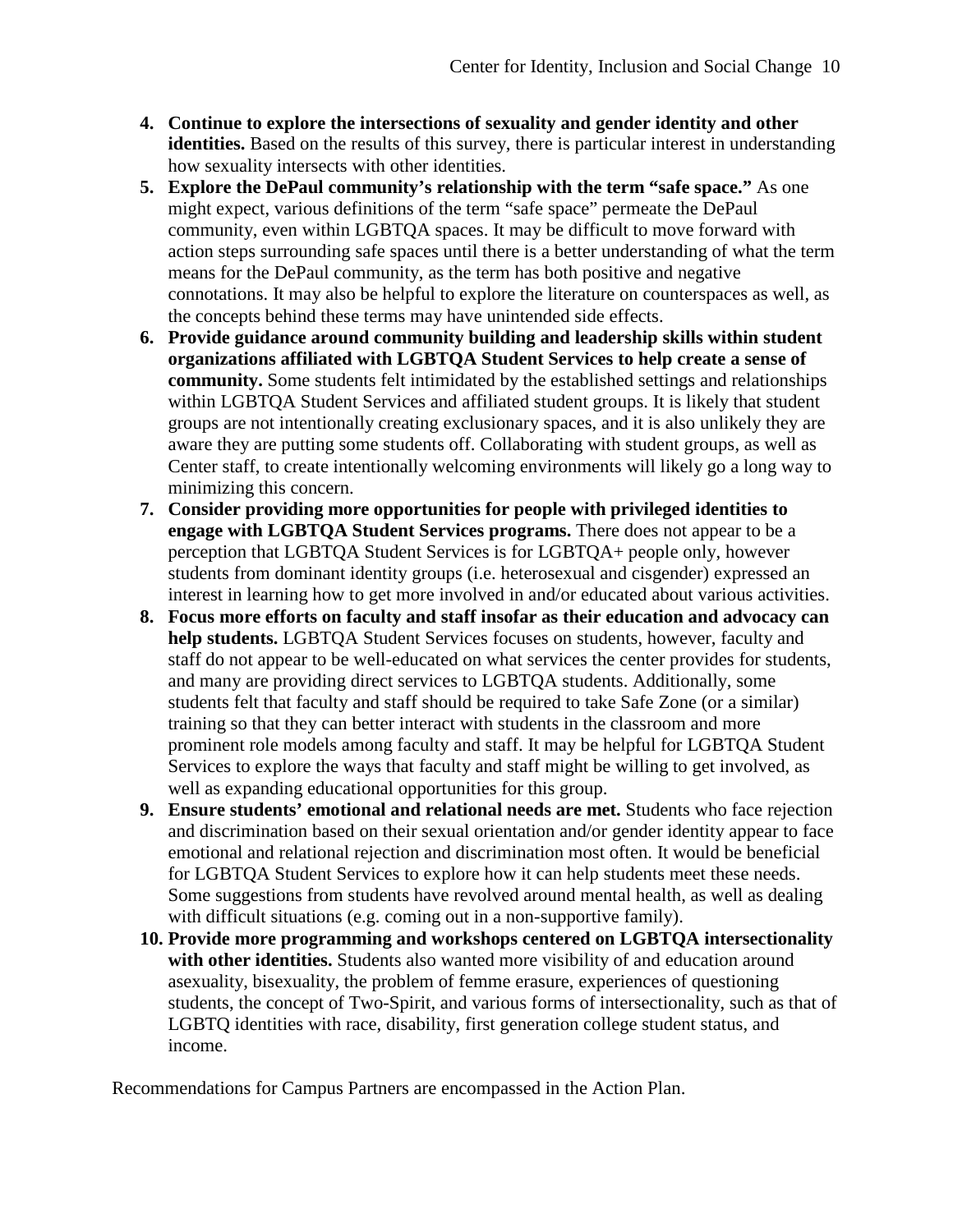#### **Action Plan**

There are many recommendations that the Center plans to implement and they all require a variety of steps. Some will be easy to adjust our work to accommodate but others will require multiple steps, constituents, and long-term implementation.

#### **Bi/Pan/Fluid Programming**

Following the model established by the Gender? discussion group in the 2015-16 academic year, we will launch between one and three weekly discussion groups focusing on bi/pan/fluid sexualities, multiracial identities, and intersectional identities. We will increase publicity and reach of Gender? and future discussion groups. We will also strive to include bi/pan/fluid voices within our External Programming Series.

#### **Loop Outreach**

In order to provide additional outreach and publicity in the Loop campus, we will also continue to expand marketing and outreach efforts on the programs taking place in the Center. This will be an on-going process and we plan to implement as soon as we begin publicizing programs, workshops, and initiatives again.

#### **Faculty**

We plan to continue to train faculty and staff to the best our abilities to help students feel included within the classroom and outside of it. We will also continue to work on Trans in the Classroom workshop that appealed to faculty and staff in the past and use it for training this 2016-2017 academic year.

#### **Ally Development Workshops**

The Safe Zone workshop program will be revised and renamed this summer for the 2016-17 academic year. In this revision we hope to include more tangible skills and knowledge around bystander intervention.

#### **Expanded Individual Support**

For student who feel intimidated or not comfortable in LGBTQA student organizations or with the Center staff, we will expand marketing for Queer Peers, a program designed to provide individualized peer mentorship between student volunteers in the Center and students who recently came out or are in the process of doing so.

#### **LGBTQA Leadership Development**

We also provide leadership development for all student organizations affiliated with our Center quarterly through Leadership Circles. We will look at the curriculum to make sure that it's through a more inclusive lens. Previously a Queer Justice League encompassing leaders of student organizations came together quarterly for leadership trainings and we will bring this initiative back this year.

#### **Student Emotional Needs**

In order to ensure student's emotional needs are being met we will have intentional conversations with UCS and Center with Students with Disabilities and the identity support group with the externs in these offices. This might result in presentations on how to support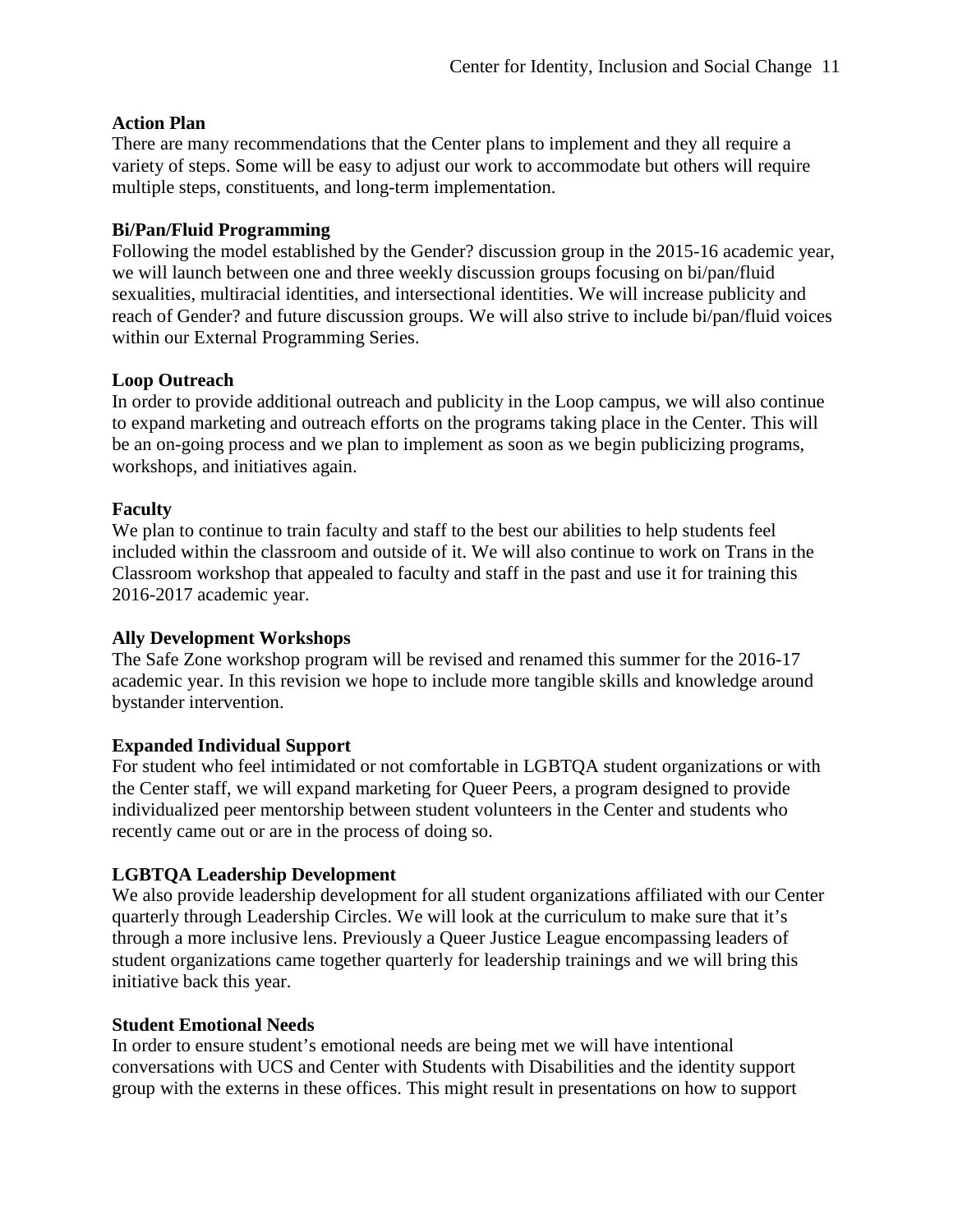LGBTQA students. SoJA speak outs will be another opportunity to create a platform to discuss these issues and challenges. We will also provide spaces for students to examine privileges within the LGBTQA community to help promote and provide spaces for conversations around being uncomfortable with privileges.

#### **Sharing the results**

The results will be shared internally within the department first. The final report will be shared and then the findings will be discussed during a staff meeting in August. We'll discuss the best ways to disseminate the information more broadly. The information will be shared within the Division of Student Affairs, students, faculty, staff., broader campus community as well as externally. We will specifically share information regarding exclusive facilities, policies, and practice with upper administration in the hopes to enact change. It's important especially for those who took part in the survey to see the results so we'll use many of the same medians as we did to solicit survey takers. It's important to share broadly as this information will have an impact on prospective students, faculty and staff.

By reviewing the findings, other departments can consider how they can support making the campus a more inclusive space for members of the LGBTQA community. There is immediate need for shifts to make the campus more affirming and accessible for gender non-conforming and non-binary students. Gender non-conforming and non-binary students' perceptions of campus climate was the worst amongst groups surveyed. They noted particular difficulty with ignorant peers, faculty, and staff. They also noted difficulty finding on-campus housing as well as gender inclusive restrooms.

Student, staff, and faculty can all become more aware of issues and obstacles facing the LGBTQA community at DePaul and reflect on how they can make it a more inclusive campus. Positive change can happen at the individual and institutional level. This will vary from faculty asking for pronouns in the classroom to administration changing policies around housing and restrooms to make them more inclusive.

#### **References**

- Council for the Advancement of Standards (2011). *CAS Self-Assessment Guide for Lesbian, Gay, Bisexual, and Transgender Programs and Services.* Washington D.C.: CAS.
- Rankin, S. LGBTQA students on campus: Is higher education making the grade? *Journal of Gay & Lesbian Issues in Education, 3(2/3), 111-117.*
- Rankin, S., Weber, G., Blumenfeld, W., & Frazer, S. (2010). *2010 state of higher education for lesbian, gay, bisexual & transgender people.* Charlotte, NC: Campus Pride.
- Renn, K. A. (2007). LGBT Student Leaders and Queer Activists: Identities of lesbian, gay, bisexual, transgender, and queer-identified college student leaders and activists. *Journal of College Student Development, 48 (3), 311-330.*
- Sanlo, R., Rankin S., & Schoenberg R., Eds. (2002). *Our place on campus: Lesbian, gay, bisexual, transgender services and programs in higher education*. Westport, CT: Greenwood Press.
- Sanlo, R (2005). Lesbian, Gay, and Bisexual College Students: Risk, Resiliency, and Retention, *Journal of College Student Retention, 6, (1), 97-110.*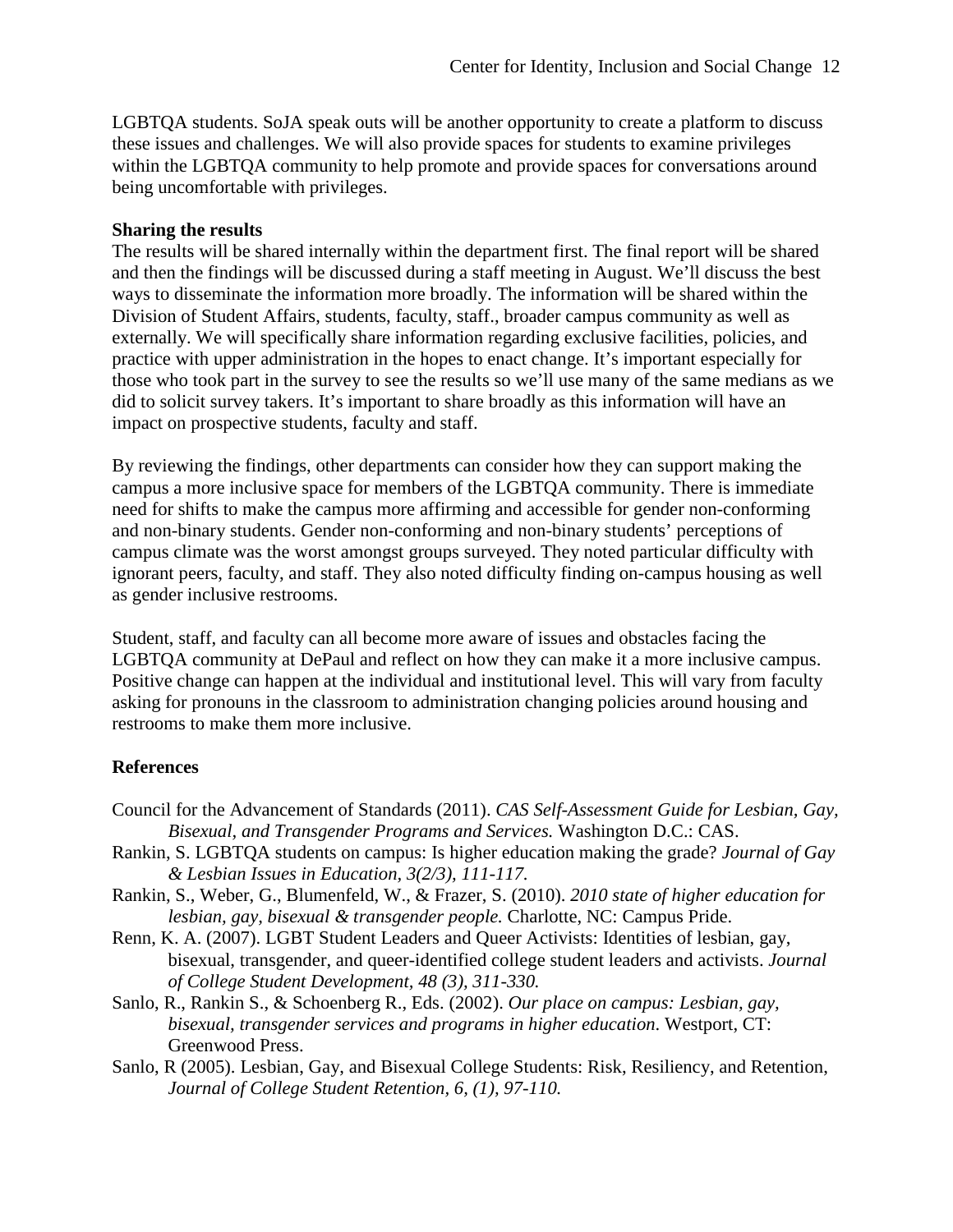- Stake, R. E. (2004). *Standards-based and responsive evaluation.* Thousand Oaks, CA: SAGE Publications.
- Tetreault, P. A., Fette, R., Meidlinger, P. C. & Hope, D. (2013). Perceptions of Campus Climate by Sexual Minorities. *Journal of Homosexuality, 60:7, 947-964.*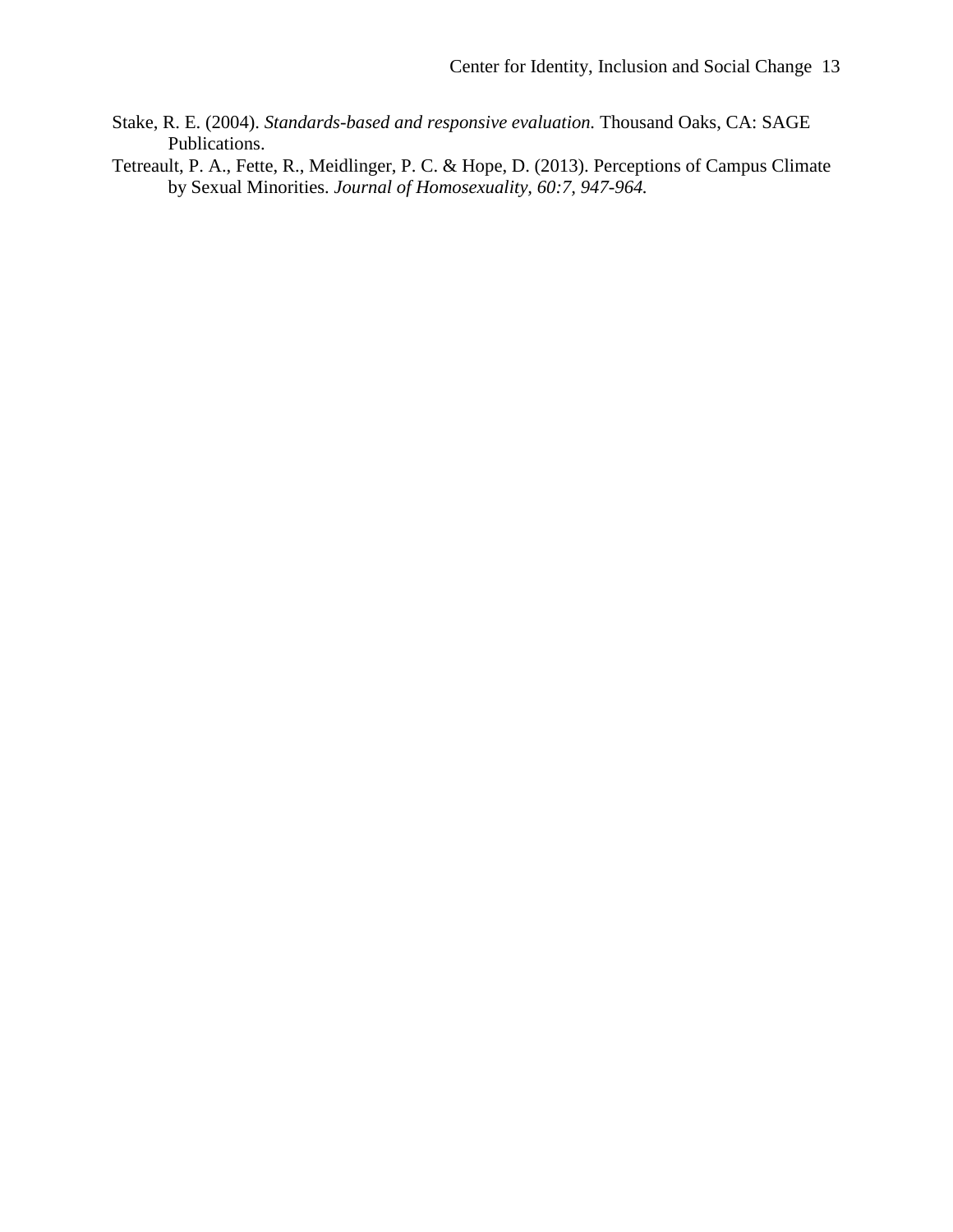# **Appendices**

Figure 1: Respondents' Demographic Information

|                             | <b>Undergraduate Student</b><br><b>Graduate Student</b><br><b>Alumni</b> |                          |               |               |
|-----------------------------|--------------------------------------------------------------------------|--------------------------|---------------|---------------|
| Age, M (Range)              | 20.72 (17-30)                                                            | 25.75 (22-36)            | 24.75 (22-30) | 45.90 (27-69) |
| No Response                 | $\mathbf{1}$                                                             | $\mathbf{1}$             | $\Omega$      | $\Omega$      |
| Year                        |                                                                          |                          |               |               |
| First                       | 38 (23.3%)                                                               |                          |               |               |
| Second                      | 42 (25.8%)                                                               | N/A                      | N/A           | N/A           |
| Third                       | 40 (24.5%)                                                               |                          |               |               |
| Fourth                      | 28 (17.2%)                                                               |                          |               |               |
| Fifth                       | $9(5.5\%)$                                                               |                          |               |               |
| No response                 | 6(3.7%)                                                                  |                          |               |               |
| <b>Transfer Student</b>     |                                                                          |                          |               |               |
| Yes                         | 40 (24.5%)                                                               | $1(2.0\%)$               | N/A           | N/A           |
| No                          | 117 (71.8%)                                                              | 48 (98.0%)               |               |               |
| No Response                 | 6(3.7%)                                                                  |                          |               |               |
| <b>First Generation</b>     |                                                                          |                          |               |               |
| Yes                         | 42 (25.8%)                                                               | 20 (40.8%)               | $1(8.3\%)$    | N/A           |
| No                          | 119 (73.0%)                                                              | 29 (59.2%)               | 11 (91.7%)    |               |
| No Response                 | $2(1.2\%)$                                                               |                          |               |               |
| Campus(es)                  |                                                                          |                          |               |               |
| <b>LPC</b>                  | 141 (86.5%)                                                              | 34 (69.4%)               | 11 (91.7%)    | 24 (80%)      |
| Loop                        | 98 (60.1%)                                                               | 20 (40.8%)               | 7(58.3%)      | 10(33.3%)     |
| Online                      | $1(0.6\%)$                                                               | $1(2.0\%)$               | $\mathbf{r}$  |               |
| <b>Sexual Orientation</b>   |                                                                          |                          |               |               |
| Straight                    | 23 (14.1%)                                                               | $9(18.4\%)$              | 2(16.7%)      | 8(26.7%)      |
| Gay/Lesbian                 | 49 (30.1%)                                                               | 18 (36.7%)               | $3(25.0\%)$   | 13 (43.3%)    |
| Bi/Pan/Fluid                | $67(41.1\%)$                                                             | 11 (22.4%)               | 5(41.7%)      | 5(16.7%)      |
| A/Gray/Demi                 | 7(4.3%)                                                                  | $2(4.1\%)$               | $1(8.3\%)$    |               |
| Queer                       | $12(7.4\%)$                                                              | 7(14.3%)                 | $1(8.3\%)$    | 4(13.3%)      |
| Other                       | 4(2.5%)                                                                  | $2(4.1\%)$               |               |               |
| No Response                 | $1(0.6\%)$                                                               |                          |               |               |
| <b>Gender Identity</b>      |                                                                          |                          |               |               |
| Cisgender                   | 129 (79.1%)                                                              | 42 (85.7%)               | 11 (91.7%)    | 29 (96.7%)    |
| <b>Trans Man</b>            | 4(2.5%)                                                                  |                          |               | $1(3.3\%)$    |
| <b>Trans Woman</b>          | 3(1.8%)                                                                  | $1(2.0\%)$               |               |               |
| Non-Binary                  | $23(14.1\%)$                                                             | $4(8.2\%)$               | $1(8.3\%)$    |               |
| Other                       | 4(2.5%)                                                                  | $2(4.1\%)$               |               |               |
| <b>Trans</b> identification |                                                                          |                          |               |               |
| Yes                         | $16(9.8\%)$                                                              | $3(6.1\%)$               | $1(8.3\%)$    | 1(3.3%)       |
| No                          | 143 (87.7%)                                                              | 46 (93.9%)               | 11 (91.7%)    |               |
| Decline to Answer           | 4(2.5%)                                                                  | $\overline{\phantom{a}}$ |               |               |
| <b>Race/Ethnicity</b>       |                                                                          |                          |               |               |
| Asian                       | $3(1.8\%)$                                                               | $2(4.1\%)$               |               | 2(6.7%)       |
| <b>Black</b>                | 8 (4.9%)                                                                 | $1(2.0\%)$               | 1(8.3%)       | 4(13.3%)      |
| Latinx                      | $27(16.6\%)$                                                             | 4(8.2%)                  |               | 2(6.7%)       |
| <b>Middle Eastern</b>       | 4(2.5%)                                                                  |                          |               | 22 (73.3%)    |
| White                       | $107(65.6\%)$                                                            | 39 (79.6%)               | $9(75.0\%)$   |               |
| Multiracial                 | $12(7.4\%)$                                                              | $3(6.1\%)$               | 2(16.7%)      |               |
| No Response                 | $2(1.2\%)$                                                               |                          |               |               |
| <b>Faith Identity</b>       |                                                                          |                          |               |               |
| Agnostic                    | 41 (25.2%)                                                               | 7(14.3%)                 | $3(25.0\%)$   | 4(13.3%)      |
| Atheist/None                | 52 (31.9%)                                                               | 20 (40.8%)               | 4(33.3%)      | 7(23.3%)      |
| <b>Buddhist</b>             |                                                                          | $\overline{\phantom{0}}$ | $1(8.3\%)$    | $3(10.0\%)$   |
| Catholic                    | 18 (11.0%)                                                               | 7(14.3%)                 |               | 5(16.7%)      |
| Christian                   | 19 (11.7%)                                                               | 7(14.3%)                 | -             | 5(16.7%)      |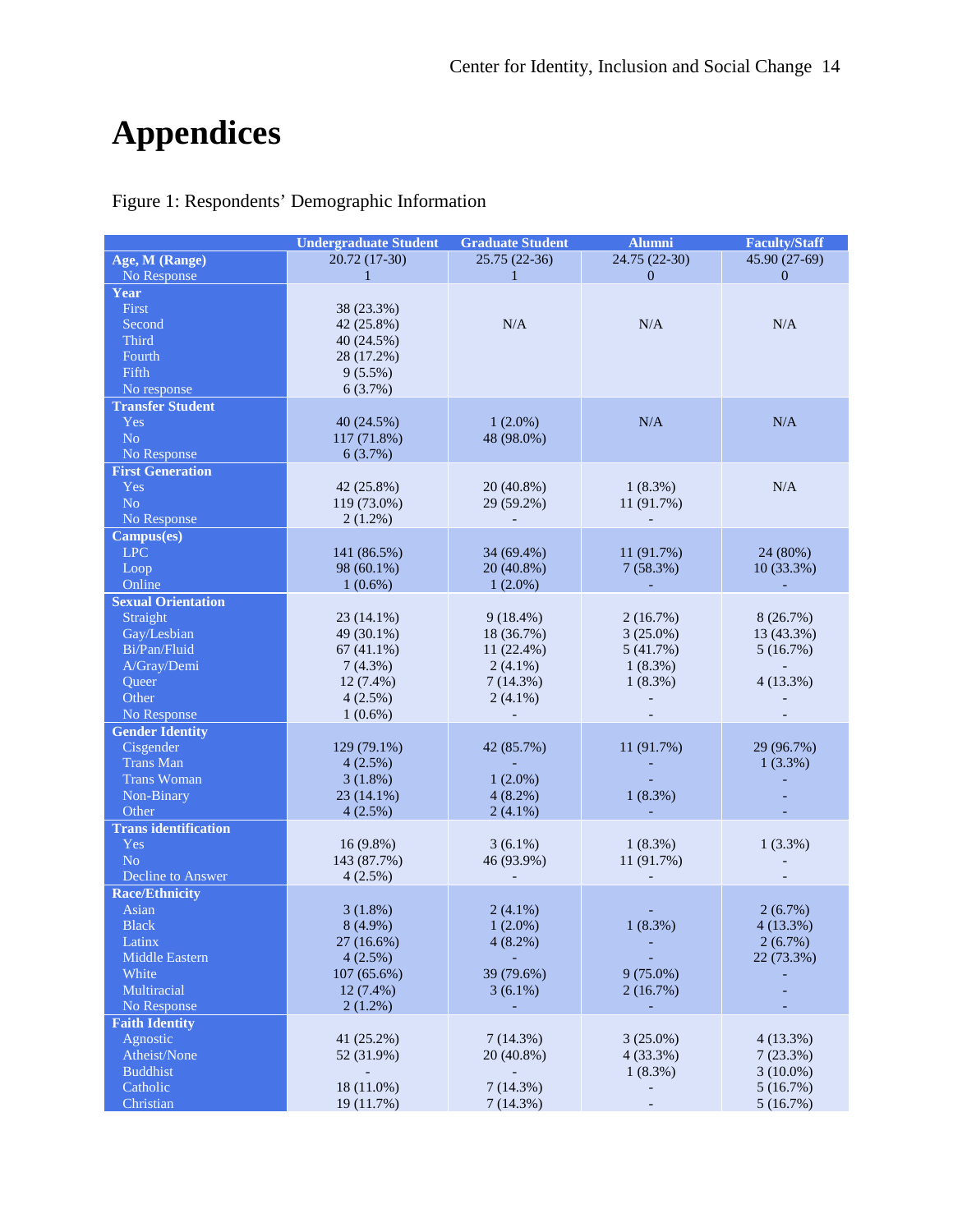| Hindu                    |              | $1(2.0\%)$   |             |             |
|--------------------------|--------------|--------------|-------------|-------------|
| Jewish                   | 7(4.3%)      | $1(2.0\%)$   |             | $1(3.3\%)$  |
| <b>Muslim</b>            |              | $1(2.0\%)$   | $1(8.3\%)$  |             |
| Spiritual                | $13(8.0\%)$  | $5(10.2\%)$  | $3(25.0\%)$ | 5(16.7%)    |
| Wiccan                   | $2(1.2\%)$   |              |             |             |
| No Response              | 11(6.7%)     |              |             |             |
| <b>Income</b>            |              |              |             |             |
| $<$ \$10,000             | $9(5.5\%)$   | 7(14.3%)     |             |             |
| \$10,000-\$19,999        | $15(9.2\%)$  | $11(22.4\%)$ | $1(8.3\%)$  |             |
| \$20,000-\$29,999        | $16(9.8\%)$  | $2(4.1\%)$   | 2(16.7%)    | $1(3.3\%)$  |
| \$30,000-\$39,999        | 11(6.7%)     | $4(8.2\%)$   | 2(16.7%)    | $2(6.7\%)$  |
| \$40,000-\$49,999        | $8(4.9\%)$   | $4(8.2\%)$   | 2(16.7%)    | $3(10.0\%)$ |
| \$50,000-\$59,999        | $12(7.4\%)$  | $5(10.2\%)$  | $1(8.3\%)$  | $3(10.0\%)$ |
| \$60,000-\$69,999        | 13 (8.0%)    |              |             | $2(6.7\%)$  |
| \$70,000-\$79,999        | 6(3.7%)      | $3(6.1\%)$   |             | $1(3.3\%)$  |
| \$80,000-\$89,999        | $7(4.3\%)$   |              |             |             |
| \$90,000-\$99,999        | $12(7.4\%)$  |              | $3(25.0\%)$ | 4(13.3%)    |
| \$100,000-\$149,999      | $14(8.6\%)$  | 7(14.3%)     | $1(8.3\%)$  | $6(20.0\%)$ |
| $$150,000+$              | 21 (12.9%)   | $1(2.0\%)$   |             | 7(23.3%)    |
| No Response              | 19 (11.7%)   | $5(10.2\%)$  |             | $1(3.3\%)$  |
| <b>Disability Status</b> |              |              |             |             |
| Yes                      | $27(16.6\%)$ | $6(12.2\%)$  | 2(16.7%)    | 2(6.7%)     |
| N <sub>o</sub>           | 132 (81.0%)  | 43 (87.8%)   | 10 (83.3%)  | 28 (93.3%)  |
| No Response              | $4(2.5\%)$   |              |             |             |

Figure 2: Respondents' Classification

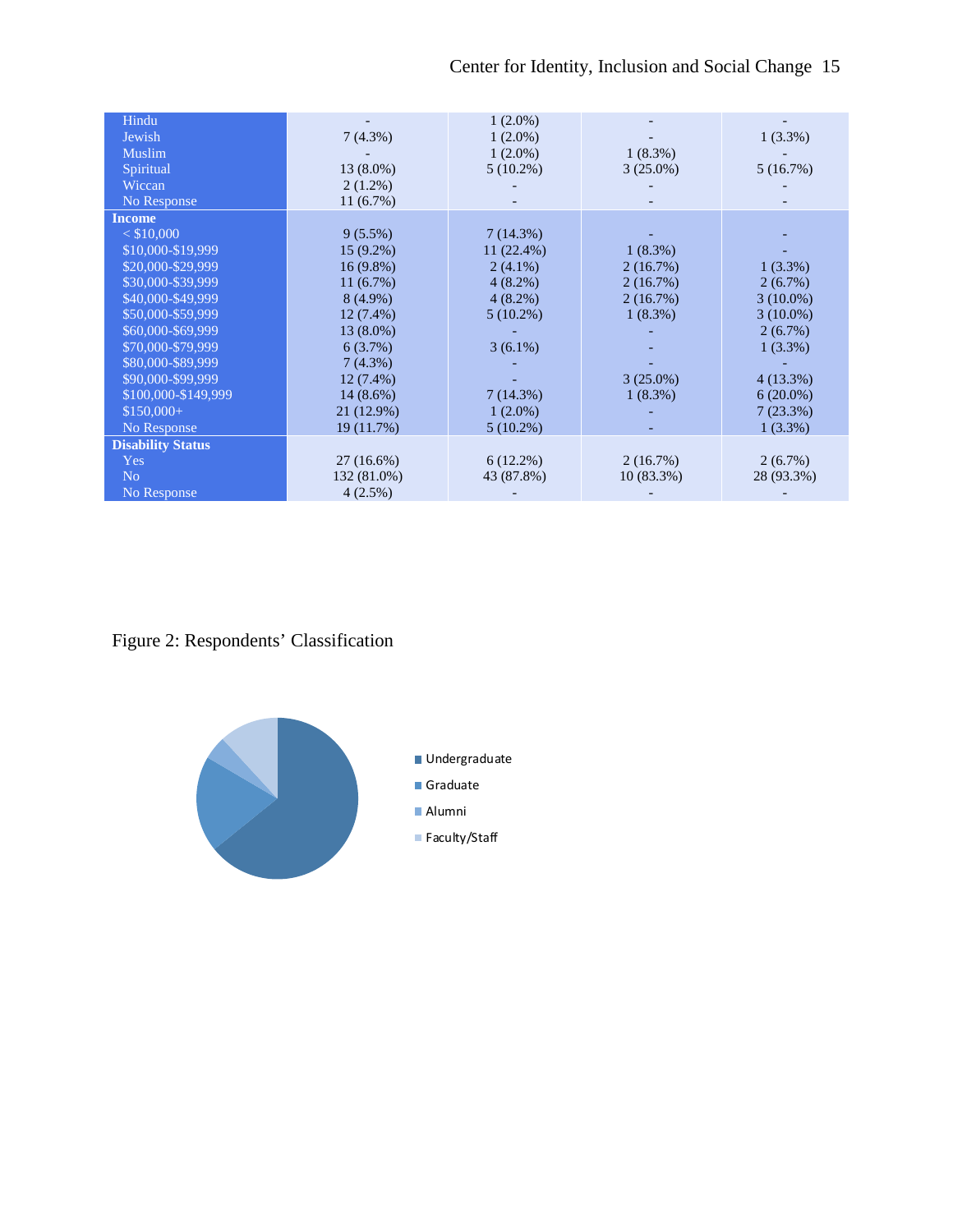## Campus environment is perceived as good for LGBTQA-identifying students



Figure 3: Campus Perception of Environment for LGBTQA- Identifying Students

## Campus environment is perceived as very good for gay and lesbian students



Figure 4: Campus Perception of Environment for Gay and Lesbian Students

■Poor Not Good Good Great

Figure 5: Campus Perception of Environment for Bisexual and Pansexual Students

#### Figure 6: Campus Perception of Environment for Asexual and Aromantic Students 5<mark>%18%</mark>  $20\%$ 62% 59% 54% 60% 19% 17%  $|20%$ Not Aiseexuaal//paamsexutiet/fluid BAisexual/Raonsmentraid/Fluid Campus environment is perceived as good for bisexual and pansexual students for asexual and aromantic students 0%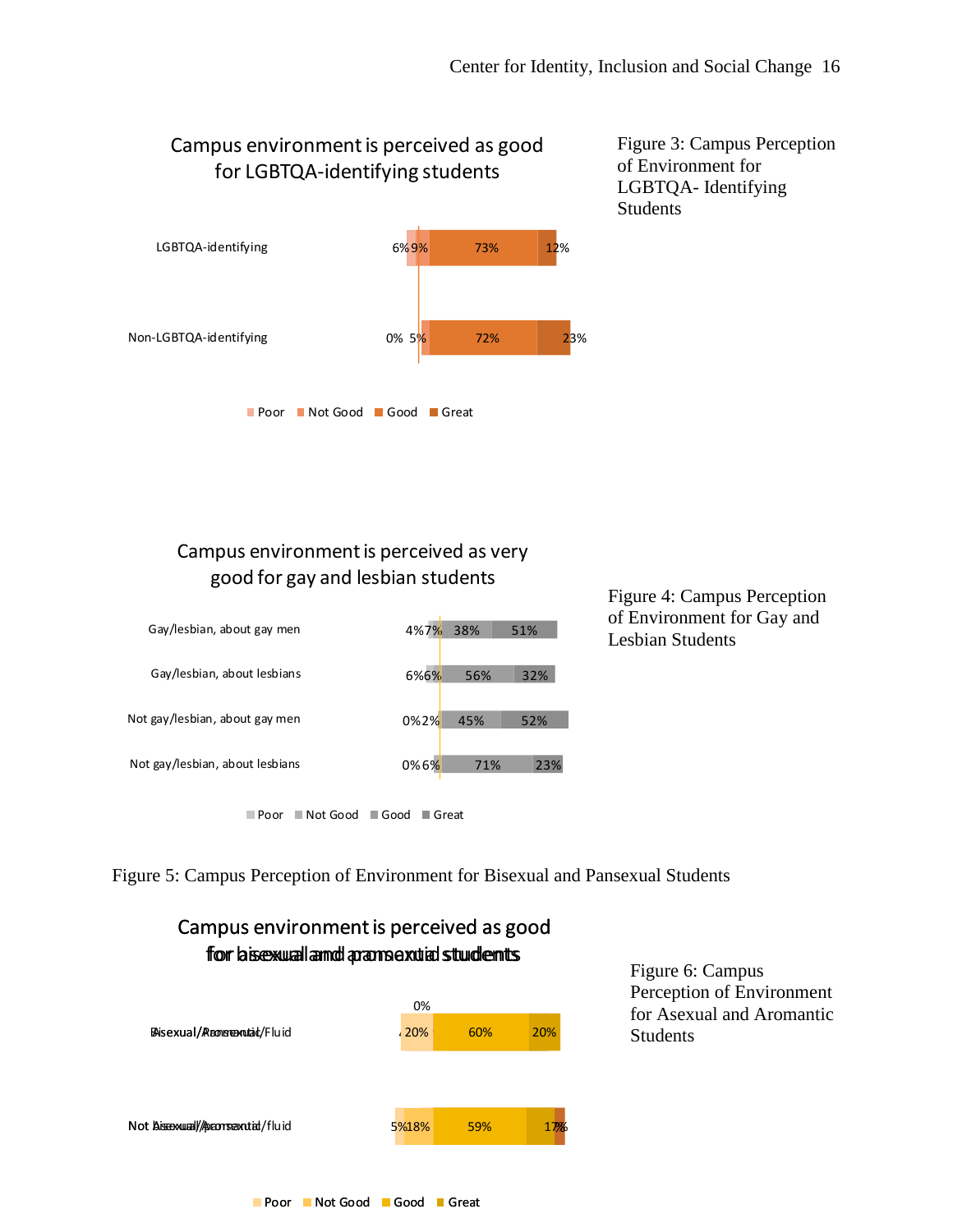

41%

11%



■ Poor Not Good Good Great

17% 31%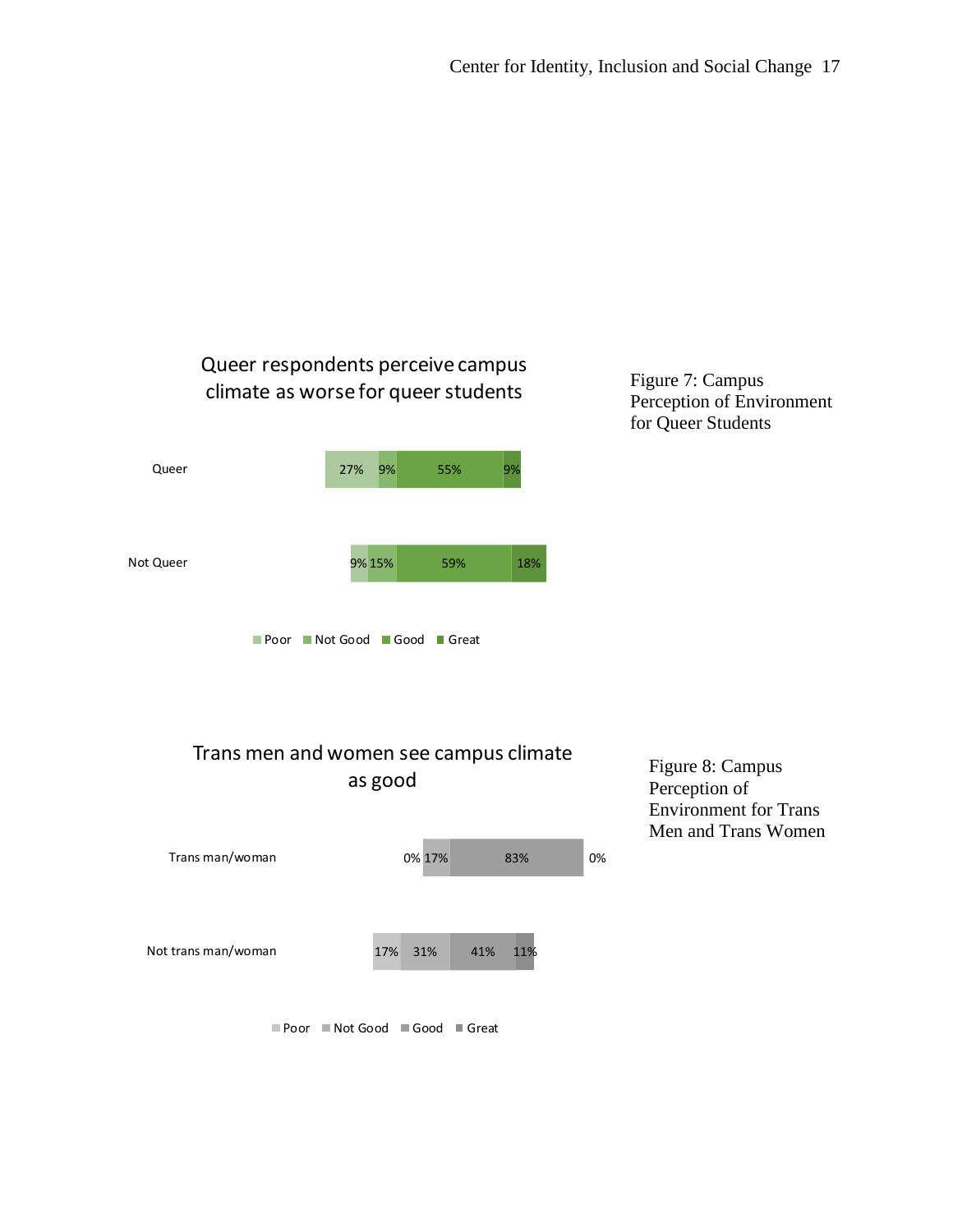# Gender non-conforming and non-binary respondents rate campus climate poorly



Figure 9: Campus Perception of Environment for Non-Conforming and Non-Binary Students

# LGBTQA-identifying students feel worse about DePaul's campus environment

### Figure 10: Perception of Campus Environment



■ Poor ■ Not Good ■ Good ■ Great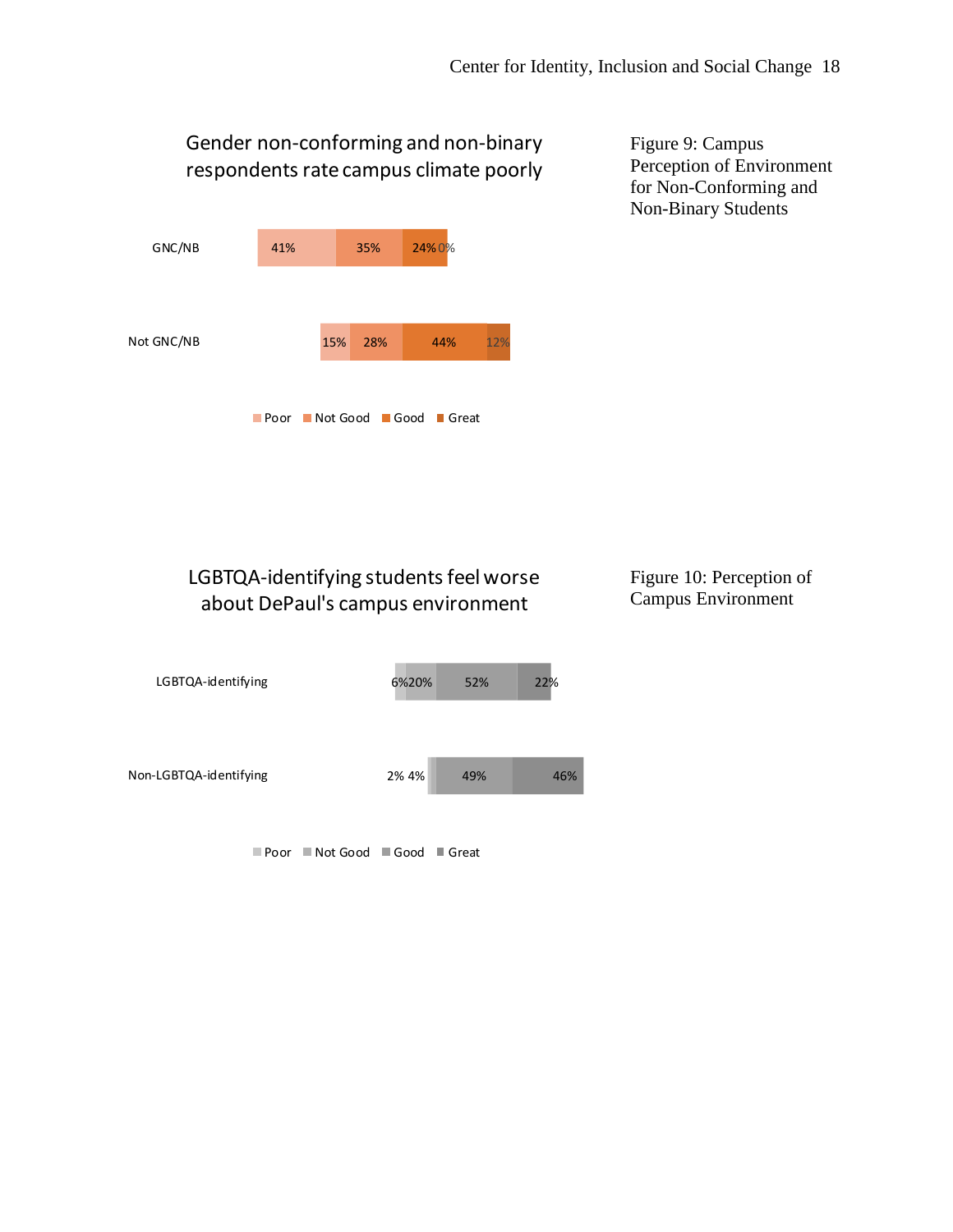## **Student Survey**

Demographic Questions

Thank you for taking the time to complete the DePaul LGBTQA Student Services Needs Assessment! We are primarily seeking respondents who identify with a sexual orientation and/or gender identity that is marginalized in society (i.e. lesbian, gay, bisexual, queer, pansexual, asexual, intersex, transgender, non-binary, etc.). We also value the perspectives of people who identify as allies to this community.

This assessment is designed to provide feedback on our programs and services, as well as general experiences on campus. Your responses will be used to help us plan for future programs and events, as well as give us guidance on where to focus our advocacy efforts.

Your responses are all voluntary, and you have the right to stop taking this survey at any time. The survey should take no more than 15 minutes to complete.

This assessment is being carried out by Crystal Steltenpohl, MA, a graduate student in DePaul's community psychology PhD program, and Katy Weseman, LGBTQA Student Services Coordinator in the Center for Identity, Inclusion and Social Change. If you have any questions about this survey, you may contact us at cstelten@depaul.edu or kweseman@depaul.edu, respectively.

#### **Please tell us a bit about yourself by answering the questions below.**

What is your age? What term(s) best describe(s) your race and/or ethnicity?  $\frac{1}{\sqrt{2\pi}}$ What term(s) best describe(s) your sexual orientation? What term(s) best describe(s) your gender identity?

Do you identify as transgender?

- Yes
- No
- Decline to answer

What term(s) best describe(s) your faith identity?

Role at DePaul University:

- 1st year undergraduate
- 2nd year undergraduate
- 3rd year undergraduate
- 4th year undergraduate
- 5th year undergraduate
- 6th year or beyond undergraduate
- Graduate student
- Alumni | Graduation year: \_\_\_\_\_\_\_\_\_\_\_\_\_\_\_\_\_\_\_\_
- Faculty
- Staff

Are you a transfer student? *(Asked if participant chose undergraduate or graduate student.)*

• Yes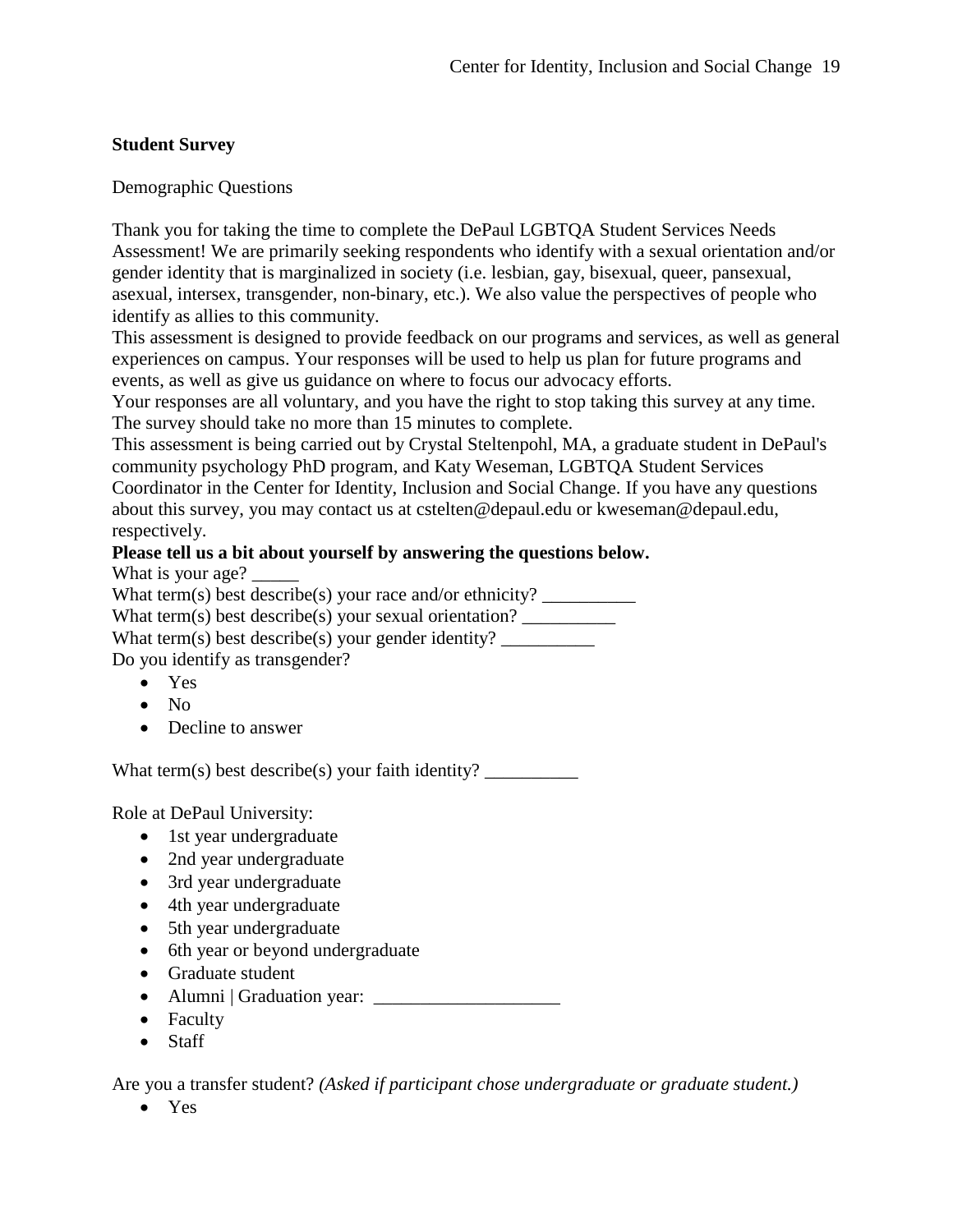• No

What year did you become a DePaul student? *(Asked if participant responded yes to previous question.)*

- 1st year
- 2nd year
- 3rd year
- 4th year
- 5th year
- 6th year or beyond

Are you a first generation college student (i.e. neither of your parents have a four-year college degree)? *(Asked if participant chose undergraduate or graduate student.)*

- Yes
- No

Have you ever been a first generation college student (i.e. neither of your parents have a fouryear college degree)? *(Asked if participant chose alumni.)*

- Yes
- No

When do you expect to graduate? Please use format mm/yyyy. *(Asked if participant chose undergraduate or graduate student.)* \_\_\_\_\_\_\_\_\_\_\_

Please rate your intention to graduate: *(Asked if participant chose undergraduate or graduate student.)*

- Definitely will not graduate
- Probably will not graduate
- Probably will graduate
- Definitely will graduate

On which campus(es) do you spend your time? (Check all that apply) *(Asked if participant chose undergraduate or graduate student.)*

- Lincoln Park campus
- Loop campus
- Naperville campus
- O'Hare campus
- I am completing my degree online

On which campus(es) did you spend your time? (Check all that apply) *(Asked if participant chose alumni.)*

- Lincoln Park campus
- Loop campus
- Naperville campus
- O'Hare campus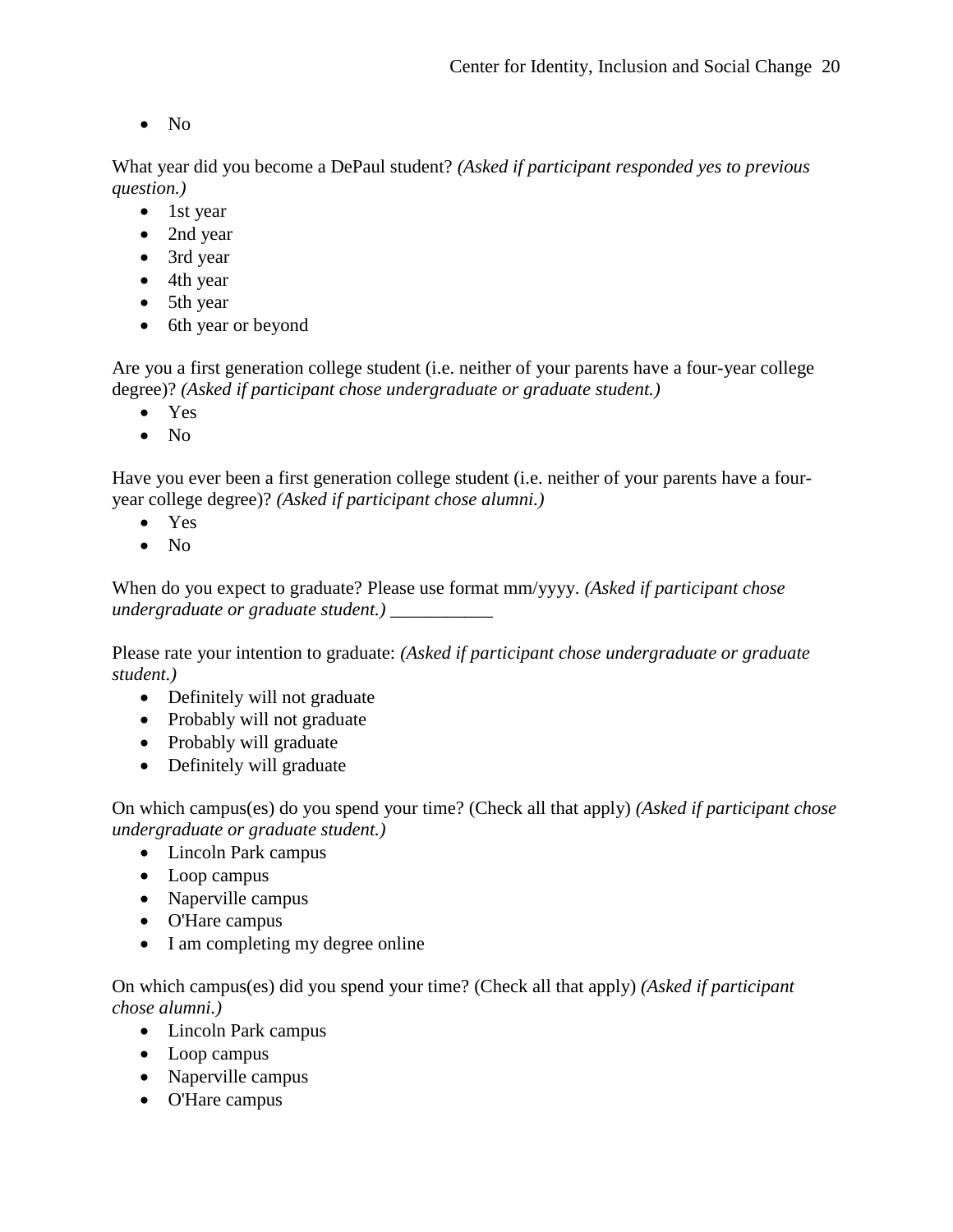• I completed my degree online

On which campus(es) do you spend your time? (Check all that apply) *(Asked if participant chose faculty or staff.)*

- Lincoln Park campus
- Loop campus
- Naperville campus
- O'Hare campus
- I do my work mostly online

Give your best estimate of your household's total income last year.

- Less than \$10,000
- $$10,000-S19,999$
- \$20,000-\$29,999
- \$30,000-\$39,999
- \$40,000-\$49,999
- \$50,000-\$59,999
- \$60,000-\$69,999
- \$70,000-\$79,999
- \$80,000-\$89,999
- \$90,000-\$99,999
- \$100,000-\$149,999
- More than \$150,000

Do you identify as having a disability?

- Yes (please specify what kind of disability)
- No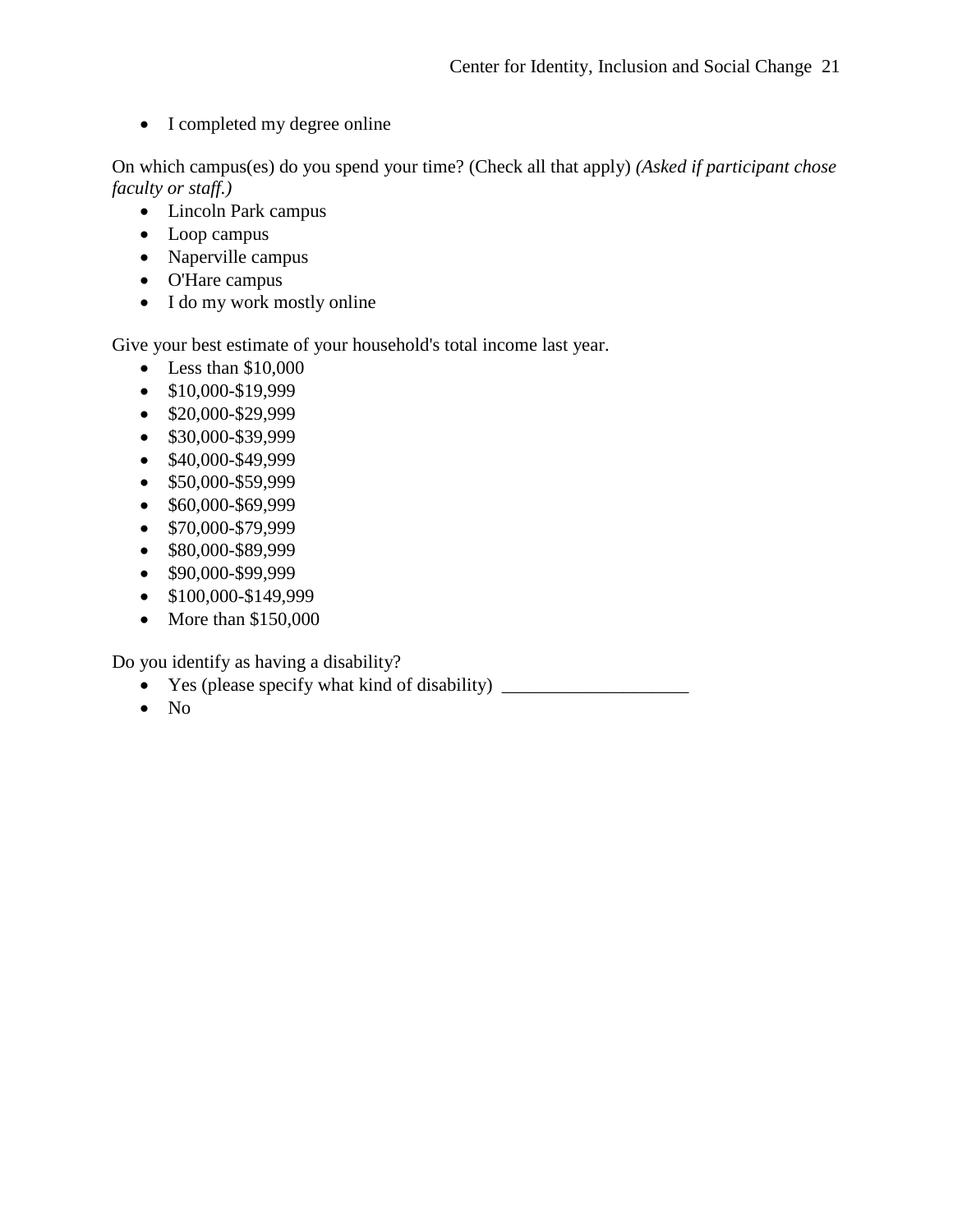# **The following questions ask about LGBTQA Student Services and its programs.**

| $\circ$                                                                                                                                                                                                                                                          | I didn't<br>know this<br>existed | No, I have<br>never<br>needed to | No, I was<br>unable to | Yes, I<br>voluntarily<br>participated | Yes, $\overline{I$ was<br>required to<br>participated | Other      |
|------------------------------------------------------------------------------------------------------------------------------------------------------------------------------------------------------------------------------------------------------------------|----------------------------------|----------------------------------|------------------------|---------------------------------------|-------------------------------------------------------|------------|
| physically visited LGBTQA<br>Student Services space? (Note:<br>We used to be in Student<br>Center 307 in the Dean of<br>Students suite, and are now in<br>Student Center 105 in the<br>Center for Identity, Inclusion<br>and Social Change - formerly<br>$CIP$ ? | O                                | O                                | $\Omega$               | $\circ$                               | $\mathbf O$                                           | $\circ$    |
| checked out a book and/or<br>DVD from the resource library<br>located in the space?                                                                                                                                                                              | $\circ$                          | $\circ$                          | $\circ$                | $\circ$                               | $\circ$                                               | $\circ$    |
| visited an LGBTQA Student<br>Services info table and/or<br>poster display (e.g. at new<br>student orientation, LGBTQ<br>history month, transgender day<br>of remembrance, etc)?                                                                                  | $\circ$                          | $\circ$                          | O                      | $\circ$                               | $\circ$                                               | O          |
| met with LGBTQA Student<br>Services staff for advocacy<br>and/or support?                                                                                                                                                                                        | $\circ$                          | $\circ$                          | $\circ$                | $\bigcirc$                            | $\bigcirc$                                            | $\circ$    |
| met with other Center for<br>Identity, Inclusion and Social<br>Change staff for LGBTQA-<br>related advocacy and/or<br>support?                                                                                                                                   | $\Omega$                         | O                                | O                      | $\circ$                               | $\circ$                                               | $\circ$    |
| attended a workshop or in-<br>class presentation hosted by<br><b>LGBTQA Student Services?</b>                                                                                                                                                                    | $\circ$                          | $\circ$                          | $\circ$                | $\circ$                               | $\circ$                                               | $\circ$    |
| attended a Safe Zone<br>Training?                                                                                                                                                                                                                                | $\circ$                          | $\circ$                          | $\circ$                | $\circ$                               | $\circ$                                               | $\circ$    |
| attended an LGBTQA Student<br>Services-hosted event (e.g.<br>LGBTQA Month, the drag<br>show, community resource<br>fair, LGBTQA-focused<br>speakers, etc.)?                                                                                                      | $\circ$                          | O                                | $\circ$                | $\circ$                               | $\circ$                                               | $\circ$    |
| attended the LGBTQA<br>welcome reception (occurs<br>every Fall Quarter)?                                                                                                                                                                                         | $\bigcirc$                       | $\bigcirc$                       | $\bigcirc$             | $\bigcirc$                            | $\bigcirc$                                            | $\bigcirc$ |
| attended or participated in the<br>Lavender Graduation and<br><b>Stonewall Awards Ceremony</b><br>(occurs every Spring Quarter)?                                                                                                                                 | $\circ$                          | $\circ$                          | $\circ$                | $\bigcirc$                            | $\bigcirc$                                            | $\circ$    |

During your time as a student at DePaul, have you ever...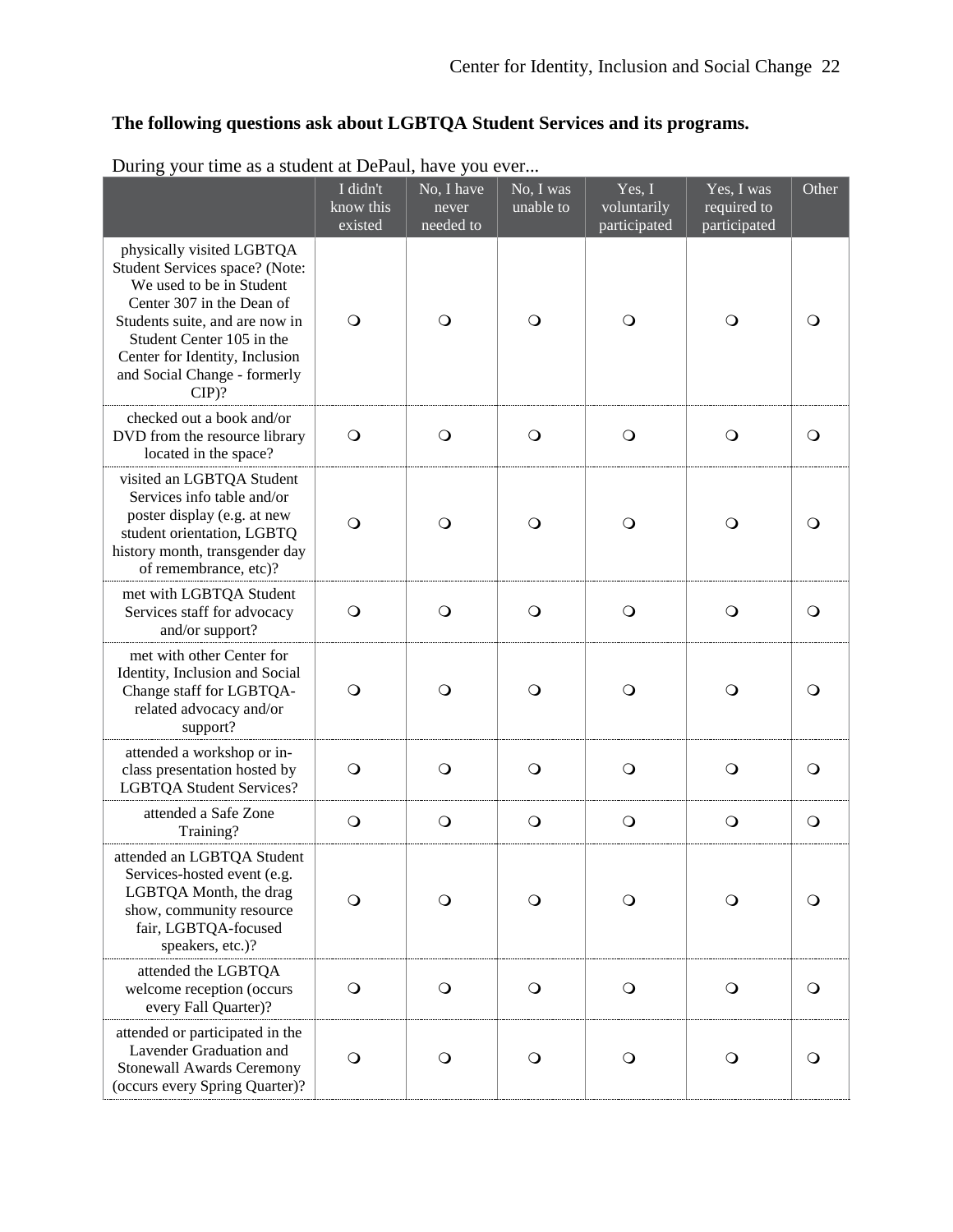| participated in an on-going<br><b>LGBTQA Student Services-</b><br>hosted program such as Queer<br>Peers and Gender? or other<br>identity-focused discussion<br>groups?                                                                                                                         |  |  |     |  |
|------------------------------------------------------------------------------------------------------------------------------------------------------------------------------------------------------------------------------------------------------------------------------------------------|--|--|-----|--|
| obtained HIV or STI testing<br>offered at DePaul?                                                                                                                                                                                                                                              |  |  | - 1 |  |
| participated in a student<br>organization affiliated with<br><b>LGBTQA Student Services</b><br>(e.g. Spectrum DePaul, Act<br>Out DePaul, Queer People of<br>Color DePaul.<br>Trans*(formation) DePaul,<br>OutLaws, SAGA (no longer<br>active), Believers OutLoud (no<br>longer active), etc.)? |  |  |     |  |
| taken an LGBTQ Studies<br>class?                                                                                                                                                                                                                                                               |  |  |     |  |

If you selected "other," please let us know what your response is.

\_\_\_\_\_\_\_\_\_\_\_\_\_\_\_\_\_\_\_\_\_\_\_\_

\_\_\_\_\_\_\_\_\_\_\_\_\_\_\_\_\_\_\_\_\_\_\_\_\_\_\_\_\_\_\_\_\_\_\_\_\_\_\_\_\_\_\_\_\_\_\_\_\_\_\_\_\_\_\_\_\_\_\_\_\_\_\_\_\_\_\_\_\_\_\_\_\_\_\_\_\_\_

|                                                                                                                           | Not important<br>at all | Somewhat<br>unimportant | Somewhat<br>important | Very<br>important |
|---------------------------------------------------------------------------------------------------------------------------|-------------------------|-------------------------|-----------------------|-------------------|
| physically visit a space on campus dedicated to<br>LGBTQA+ related topics?                                                |                         |                         |                       |                   |
| receive LGBTQA+ related information from info<br>tables and poster displays?                                              | . .                     | $\Omega$                | ( )                   | $\Omega$          |
| meet with LGBTQA Student Services staff for<br>advocacy and/or support?                                                   |                         |                         |                       |                   |
| meet with other Center for Identity, Inclusion and<br>Social Change staff for LGBTQA+ related<br>advocacy and/or support? |                         |                         |                       |                   |
| attend workshops or presentations on LGBTQA+<br>related topics voluntarily?                                               |                         |                         |                       |                   |
| attend workshops or presentations on LGBTQA+<br>related topics in class or part of another<br>requirement?                |                         |                         |                       |                   |
| participate in a Safe Zone Training?                                                                                      |                         | ி                       |                       |                   |
| attend LGBTQA+ related events?                                                                                            |                         | ( )                     |                       |                   |
| attend LGBTQA+ focused celebrations (e.g.<br>welcome reception and Lavender Graduation and                                |                         |                         |                       |                   |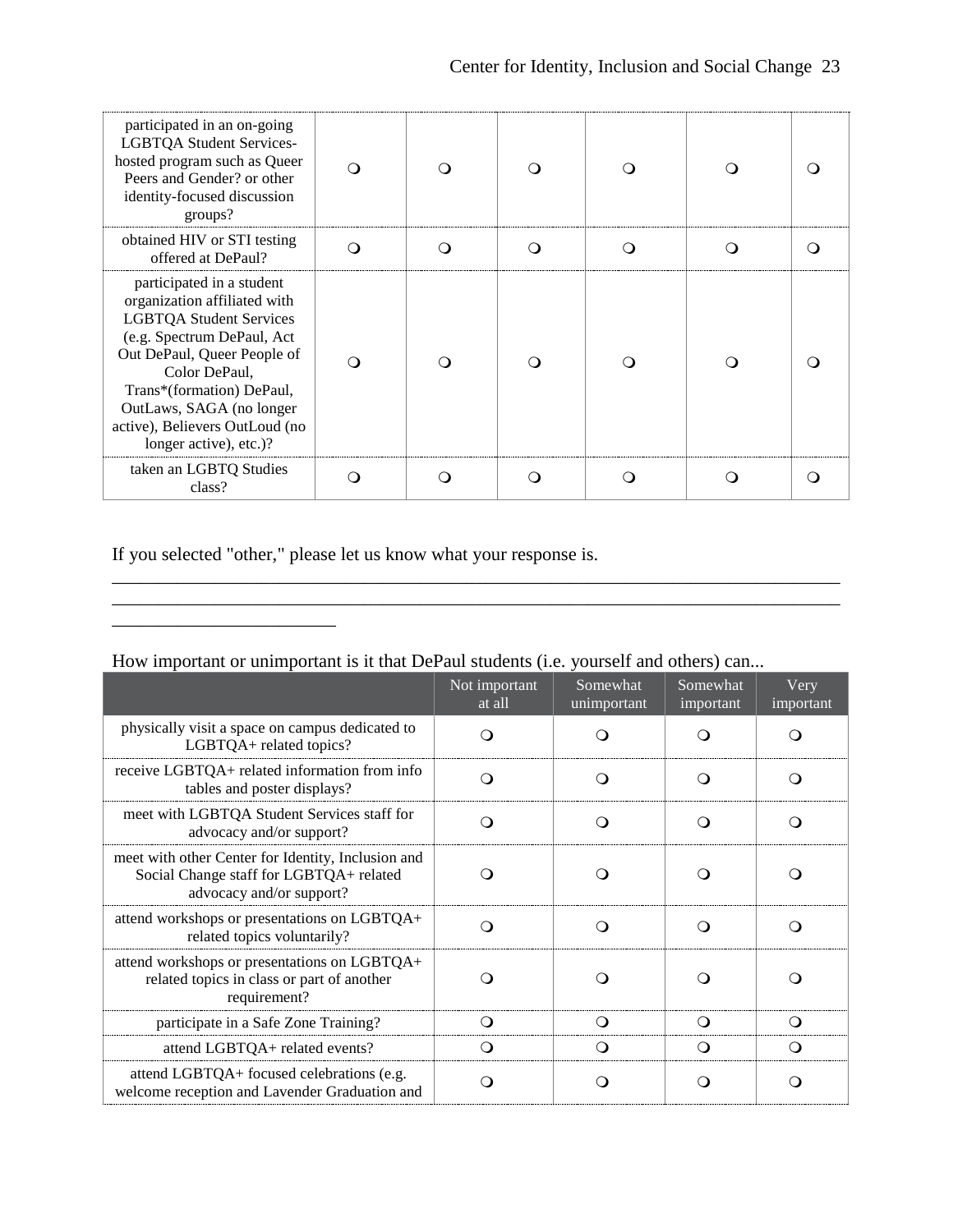| Stonewall Awards)?                                                                             |  |  |
|------------------------------------------------------------------------------------------------|--|--|
| participate in LGBTQA+ related ongoing<br>programs (e.g. Queer Peers and discussion<br>groups? |  |  |
| have access to HIV and STI testing on campus?                                                  |  |  |
| participate in LGBTQA+ related student<br>organizations?                                       |  |  |
| take LGBTQ Studies classes?                                                                    |  |  |

For items above you identified as important, please let us know how they are important.

For the items above you identified as unimportant, please let us know how they are unimportant. \_\_\_\_\_\_\_\_\_\_\_\_\_\_\_\_\_\_\_\_\_\_\_\_\_\_\_\_\_\_\_\_\_\_\_\_\_\_\_\_\_\_\_\_\_\_\_\_\_\_\_\_\_\_\_\_\_\_\_\_\_\_\_\_\_\_\_\_\_\_\_\_\_\_\_\_\_\_

\_\_\_\_\_\_\_\_\_\_\_\_\_\_\_\_\_\_\_\_\_\_\_\_\_\_\_\_\_\_\_\_\_\_\_\_\_\_\_\_\_\_\_\_\_\_\_\_\_\_\_\_\_\_\_\_\_\_\_\_\_\_\_\_\_\_\_\_\_\_\_\_\_\_\_\_\_\_

\_\_\_\_\_\_\_\_\_\_\_\_\_\_\_\_\_\_\_\_\_\_\_\_\_\_\_\_\_\_\_\_\_\_\_\_\_\_\_\_\_\_\_\_\_\_\_\_\_\_\_\_\_\_\_\_\_\_\_\_\_\_\_\_\_\_\_\_\_\_\_\_\_\_\_\_\_\_

\_\_\_\_\_\_\_\_\_\_\_\_\_\_\_\_\_\_\_\_\_\_\_\_\_\_\_\_\_\_\_\_\_\_\_\_\_\_\_\_\_\_\_\_\_\_\_\_\_\_\_\_\_\_\_\_\_\_\_\_\_\_\_\_\_\_\_\_\_\_\_\_\_\_\_\_\_\_ \_\_\_\_\_\_\_\_\_\_\_\_\_\_\_\_\_\_\_\_\_\_\_\_\_\_\_\_\_\_\_\_\_\_\_\_\_\_\_\_\_\_\_\_\_\_\_\_\_\_\_\_\_\_\_\_\_\_\_\_\_\_\_\_\_\_\_\_\_\_\_\_\_\_\_\_\_\_

\_\_\_\_\_\_\_\_\_\_\_\_\_\_\_\_\_\_\_\_\_\_\_\_\_\_\_\_\_\_\_\_\_\_\_\_\_\_\_\_\_\_\_\_\_\_\_\_\_\_\_\_\_\_\_\_\_\_\_\_\_\_\_\_\_\_\_\_\_\_\_\_\_\_\_\_\_\_

\_\_\_\_\_\_\_\_\_\_\_\_\_\_\_\_\_\_\_\_\_\_\_\_\_\_\_\_\_\_\_\_\_\_\_\_\_\_\_\_\_\_\_\_\_\_\_\_\_\_\_\_\_\_\_\_\_\_\_\_\_\_\_\_\_\_\_\_\_\_\_\_\_\_\_\_\_\_

Please expand on any of your answers above, if you feel comfortable.

\_\_\_\_\_\_\_\_\_\_\_\_\_\_\_\_\_\_\_\_\_\_\_\_

\_\_\_\_\_\_\_\_\_\_\_\_\_\_\_\_\_\_\_\_\_\_\_\_

\_\_\_\_\_\_\_\_\_\_\_\_\_\_\_\_\_\_\_\_\_\_\_\_

\_\_\_\_\_\_\_\_\_\_\_\_\_\_\_\_\_\_\_\_\_\_\_\_

\_\_\_\_\_\_\_\_\_\_\_\_\_\_\_\_\_\_\_\_\_\_\_\_

\_\_\_\_\_\_\_\_\_\_\_\_\_\_\_\_\_\_\_\_\_\_\_\_

**The following questions ask about the advocacy needs of LGBTQA+ students.**

What kind of support do you think LGBTOA+ DePaul students need?

What additional resources/services would you like to see for LGBTQA+ DePaul students?

Where do you feel LGBTQA Student Services needs to focus advocacy efforts in the immediate future?

\_\_\_\_\_\_\_\_\_\_\_\_\_\_\_\_\_\_\_\_\_\_\_\_\_\_\_\_\_\_\_\_\_\_\_\_\_\_\_\_\_\_\_\_\_\_\_\_\_\_\_\_\_\_\_\_\_\_\_\_\_\_\_\_\_\_\_\_\_\_\_\_\_\_\_\_\_\_ \_\_\_\_\_\_\_\_\_\_\_\_\_\_\_\_\_\_\_\_\_\_\_\_\_\_\_\_\_\_\_\_\_\_\_\_\_\_\_\_\_\_\_\_\_\_\_\_\_\_\_\_\_\_\_\_\_\_\_\_\_\_\_\_\_\_\_\_\_\_\_\_\_\_\_\_\_\_

**The following questions ask about your perceptions of the environment at DePaul surrounding LGBTQA+ related topics.**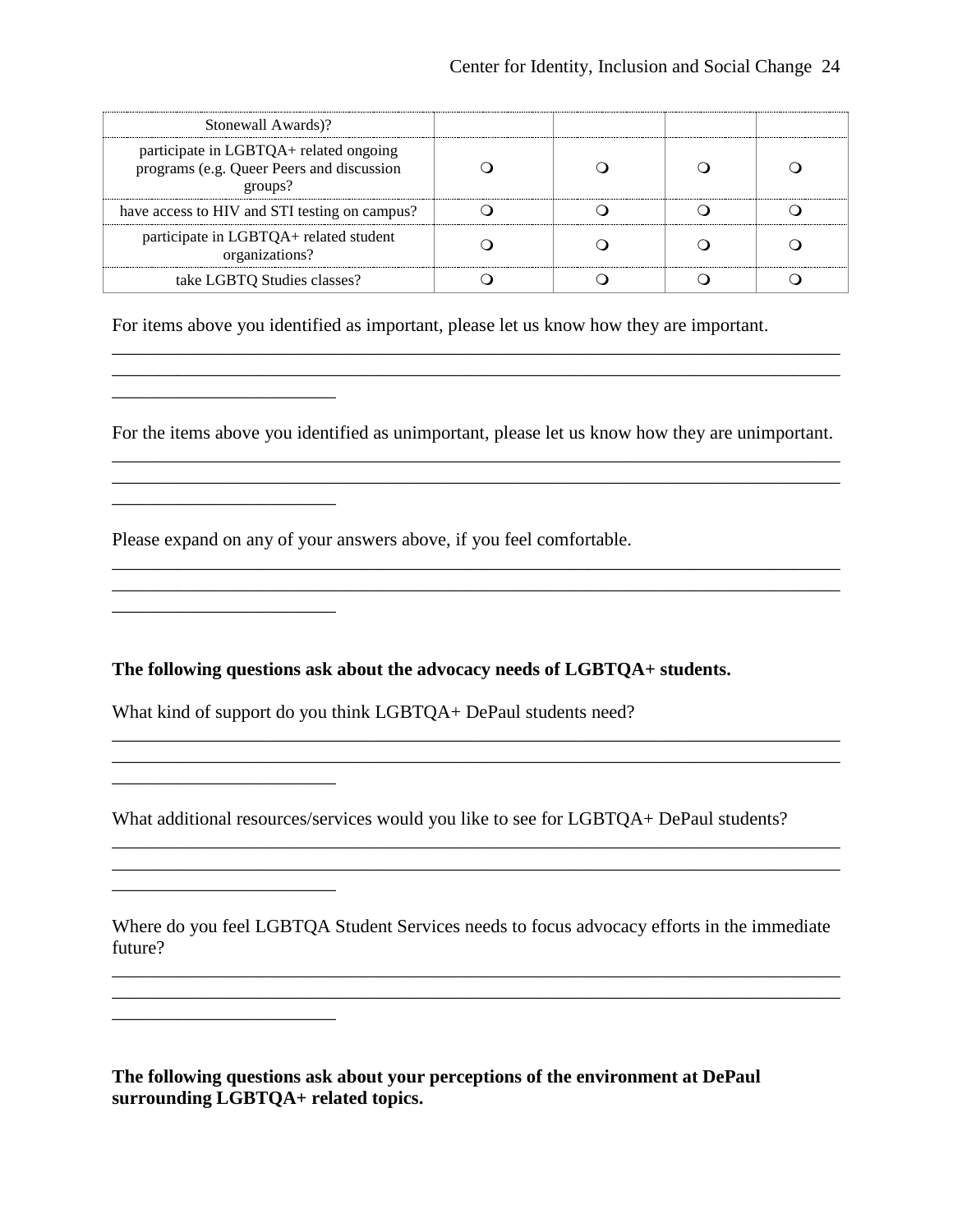|                                      | Poor | Not good | Good | Great T     | I don't know |
|--------------------------------------|------|----------|------|-------------|--------------|
| All LGBTQA+ identities               |      |          |      | ----------- |              |
| Gay men                              |      |          |      |             |              |
| Lesbian                              |      |          |      |             |              |
| Bisexual and pansexual               |      |          |      |             |              |
| Asexual and aromantic                |      |          |      |             |              |
| Gender non-conforming and non-binary |      |          |      |             |              |
| $Trans*$                             |      |          |      |             |              |
| Jueer                                |      |          |      |             |              |
| Students like me                     |      |          |      |             |              |

How would you describe the DePaul environment for students with the following identities during your time there?

For the identities you listed as good or great, how do you see the school's environment supporting these identities?

For the identities you listed as not good or poor, how do you see the school's environment not supporting these identities?

\_\_\_\_\_\_\_\_\_\_\_\_\_\_\_\_\_\_\_\_\_\_\_\_\_\_\_\_\_\_\_\_\_\_\_\_\_\_\_\_\_\_\_\_\_\_\_\_\_\_\_\_\_\_\_\_\_\_\_\_\_\_\_\_\_\_\_\_\_\_\_\_\_\_\_\_\_\_

\_\_\_\_\_\_\_\_\_\_\_\_\_\_\_\_\_\_\_\_\_\_\_\_\_\_\_\_\_\_\_\_\_\_\_\_\_\_\_\_\_\_\_\_\_\_\_\_\_\_\_\_\_\_\_\_\_\_\_\_\_\_\_\_\_\_\_\_\_\_\_\_\_\_\_\_\_\_

While a student at DePaul, have you experienced any of the following because of how others responded to your sexual orientation?

|                                                                                                                 | Yes. | Prefer not to<br>answer |
|-----------------------------------------------------------------------------------------------------------------|------|-------------------------|
| Been the subject of slurs or jokes                                                                              |      |                         |
| Been rejected by a friend                                                                                       |      |                         |
| Been rejected by a classmate                                                                                    |      |                         |
| Been emotionally rejected by a family member (e.g. they refuse to talk to you<br>about your sexual orientation) |      |                         |
| Been financially rejected by a family member (e.g. they withheld financial<br>support)                          |      |                         |
| Been rejected by a professor or staff member                                                                    |      |                         |
| Been threatened with physical violence                                                                          |      |                         |
| Been physically assaulted                                                                                       |      |                         |
| Had personal property damaged or destroyed                                                                      |      |                         |

Please elaborate on your experience, if you feel comfortable.

 $\mathcal{L}_\text{max}$  and  $\mathcal{L}_\text{max}$  and  $\mathcal{L}_\text{max}$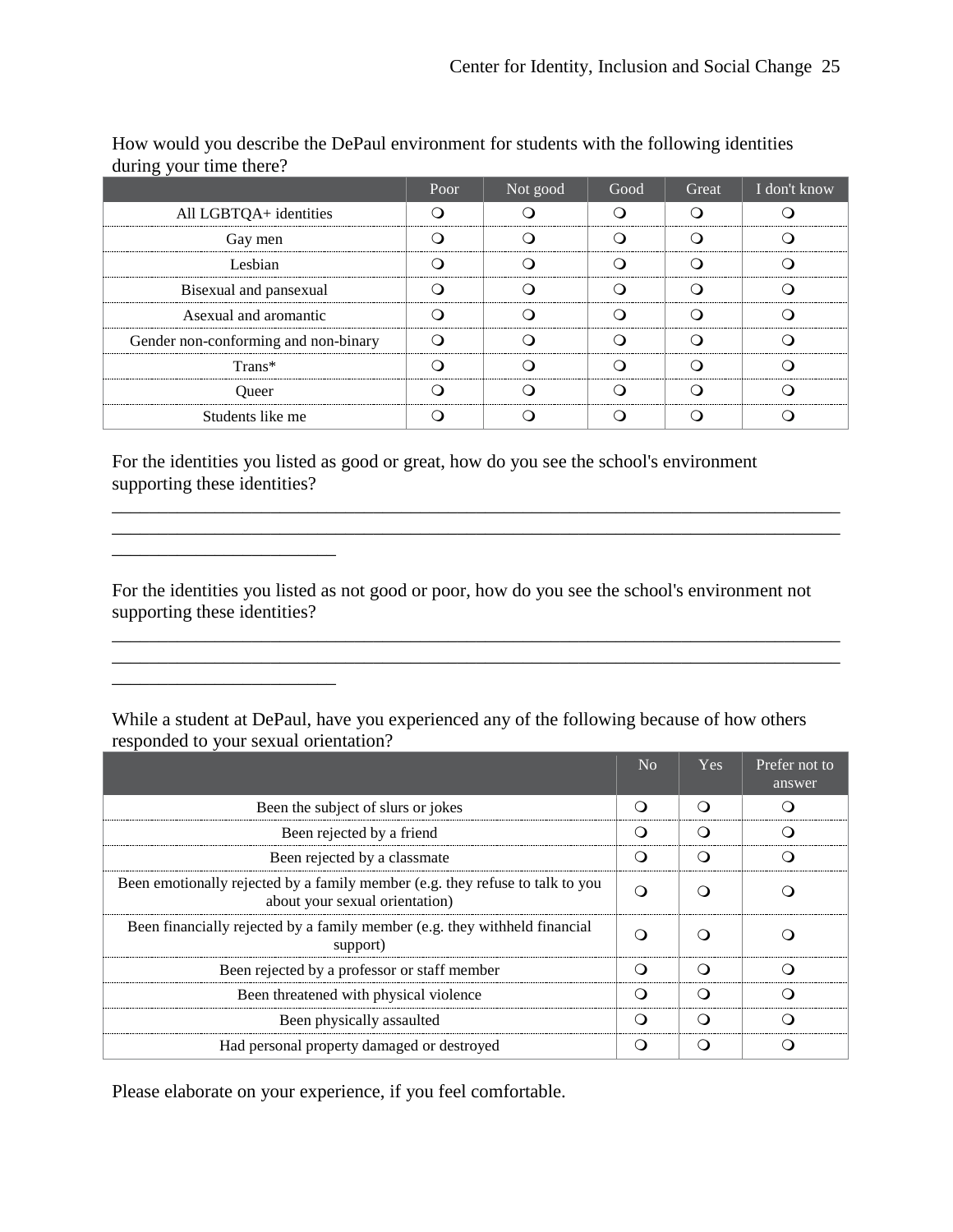|                                                                                                              | $\overline{N}_{\Omega}$ | <b>Yes</b> | Prefer not to<br>answer |
|--------------------------------------------------------------------------------------------------------------|-------------------------|------------|-------------------------|
| Been the subject of slurs or jokes                                                                           |                         |            |                         |
| Been rejected by a friend                                                                                    | (1                      | - 1        |                         |
| Been rejected by a classmate                                                                                 |                         |            |                         |
| Been emotionally rejected by a family member (e.g. they refuse to talk to you<br>about your gender identity) |                         |            |                         |
| Been financially rejected by a family member (e.g. they withheld financial<br>support)                       |                         |            |                         |
| Been rejected by a professor or staff member                                                                 |                         |            |                         |
| Been threatened with physical violence                                                                       | (1                      |            |                         |
| Been physically assaulted                                                                                    |                         |            |                         |
| Had personal property damaged or destroyed                                                                   | . .                     |            |                         |
| Been made to feel unwelcome                                                                                  |                         |            |                         |

While a student at DePaul, have you experienced any of the following because of how others responded to your gender identity?

\_\_\_\_\_\_\_\_\_\_\_\_\_\_\_\_\_\_\_\_\_\_\_\_\_\_\_\_\_\_\_\_\_\_\_\_\_\_\_\_\_\_\_\_\_\_\_\_\_\_\_\_\_\_\_\_\_\_\_\_\_\_\_\_\_\_\_\_\_\_\_\_\_\_\_\_\_\_ \_\_\_\_\_\_\_\_\_\_\_\_\_\_\_\_\_\_\_\_\_\_\_\_\_\_\_\_\_\_\_\_\_\_\_\_\_\_\_\_\_\_\_\_\_\_\_\_\_\_\_\_\_\_\_\_\_\_\_\_\_\_\_\_\_\_\_\_\_\_\_\_\_\_\_\_\_\_

Please elaborate on your experience, if you feel comfortable.

While a student at DePaul, how often have you been made to feel unsafe in response to your sexual orientation?

\_\_\_\_\_\_\_\_\_\_\_\_\_\_\_\_\_\_\_\_\_\_\_\_\_\_\_\_\_\_\_\_\_\_\_\_\_\_\_\_\_\_\_\_\_\_\_\_\_\_\_\_\_\_\_\_\_\_\_\_\_\_\_\_\_\_\_\_\_\_\_\_\_\_\_\_\_\_

\_\_\_\_\_\_\_\_\_\_\_\_\_\_\_\_\_\_\_\_\_\_\_\_\_\_\_\_\_\_\_\_\_\_\_\_\_\_\_\_\_\_\_\_\_\_\_\_\_\_\_\_\_\_\_\_\_\_\_\_\_\_\_\_\_\_\_\_\_\_\_\_\_\_\_\_\_\_

- Never
- Rarely
- Sometimes

\_\_\_\_\_\_\_\_\_\_\_\_\_\_\_\_\_\_\_\_\_\_\_\_

\_\_\_\_\_\_\_\_\_\_\_\_\_\_\_\_\_\_\_\_\_\_\_\_

- Often
- Always

While a student at DePaul, how often have you been made to feel unsafe in response to your gender identity?

- Never
- Rarely
- Sometimes
- Often
- Always

How often have you felt that your sexual orientation is accepted and affirmed while a student at DePaul?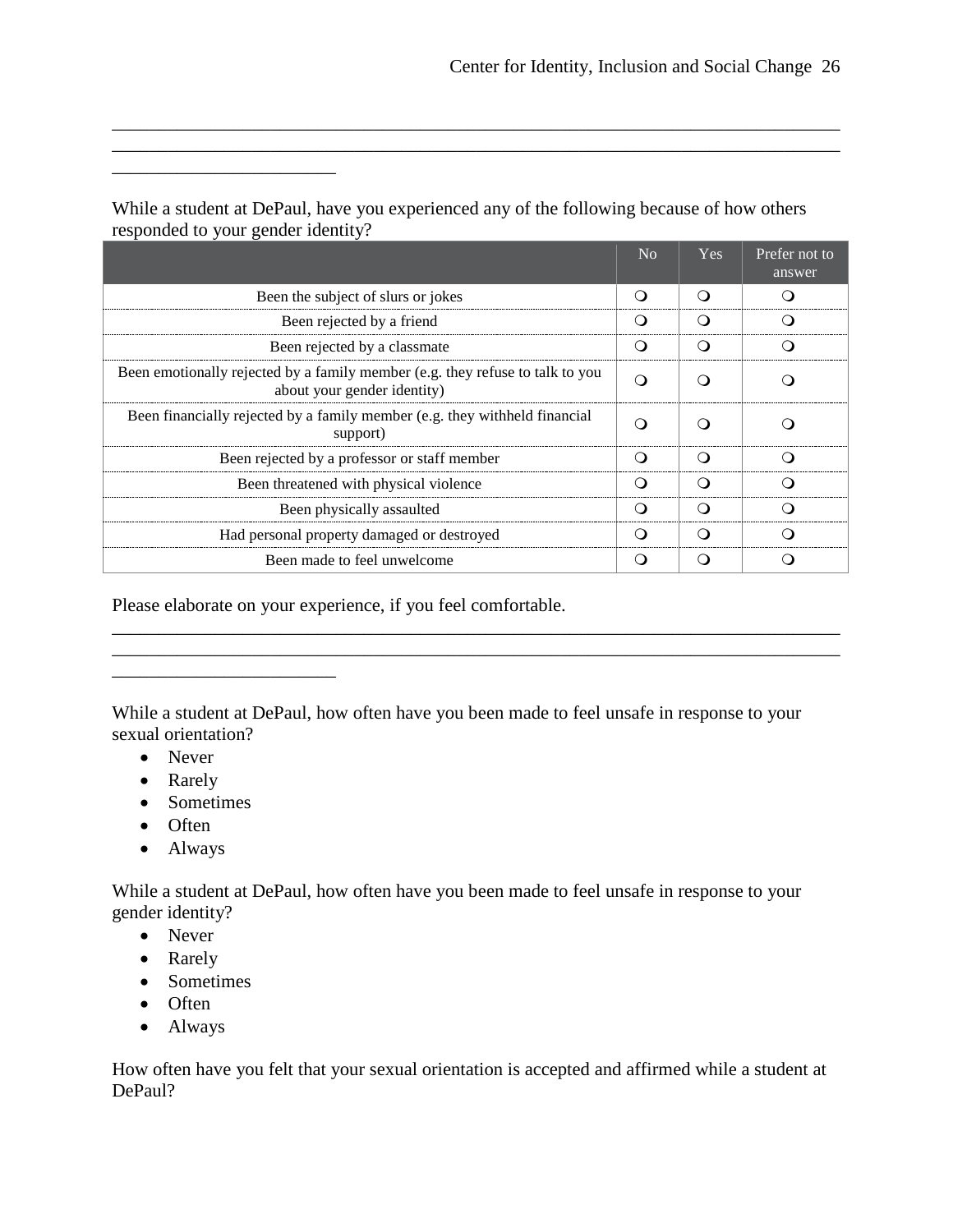- Never
- Rarely
- Sometimes
- Often
- Always

How often have you felt that your gender identity is accepted and affirmed while a student at DePaul?

- Never
- Rarely
- Sometimes
- Often
- Always

Have you ever had to do any of the following while a student at DePaul because of discrimination or rejection of your sexual orientation and/or gender identity?

|                                   | r es |
|-----------------------------------|------|
| miss class                        |      |
| withdraw from a class             |      |
| withdraw from all of your classes |      |

Thank you for your time.

Please contact Crystal Steltenpohl at cstelten@depaul.edu or Katy Weseman at kweseman@depaul.edu if you have any questions or comments about the survey.

For more information about the Center for Identity, Inclusion and Social Change, in which LGBTQA Student Services is housed, please visit our websites: http://go.depaul.edu/inclusion and http://go.depaul.edu/lgbtqa.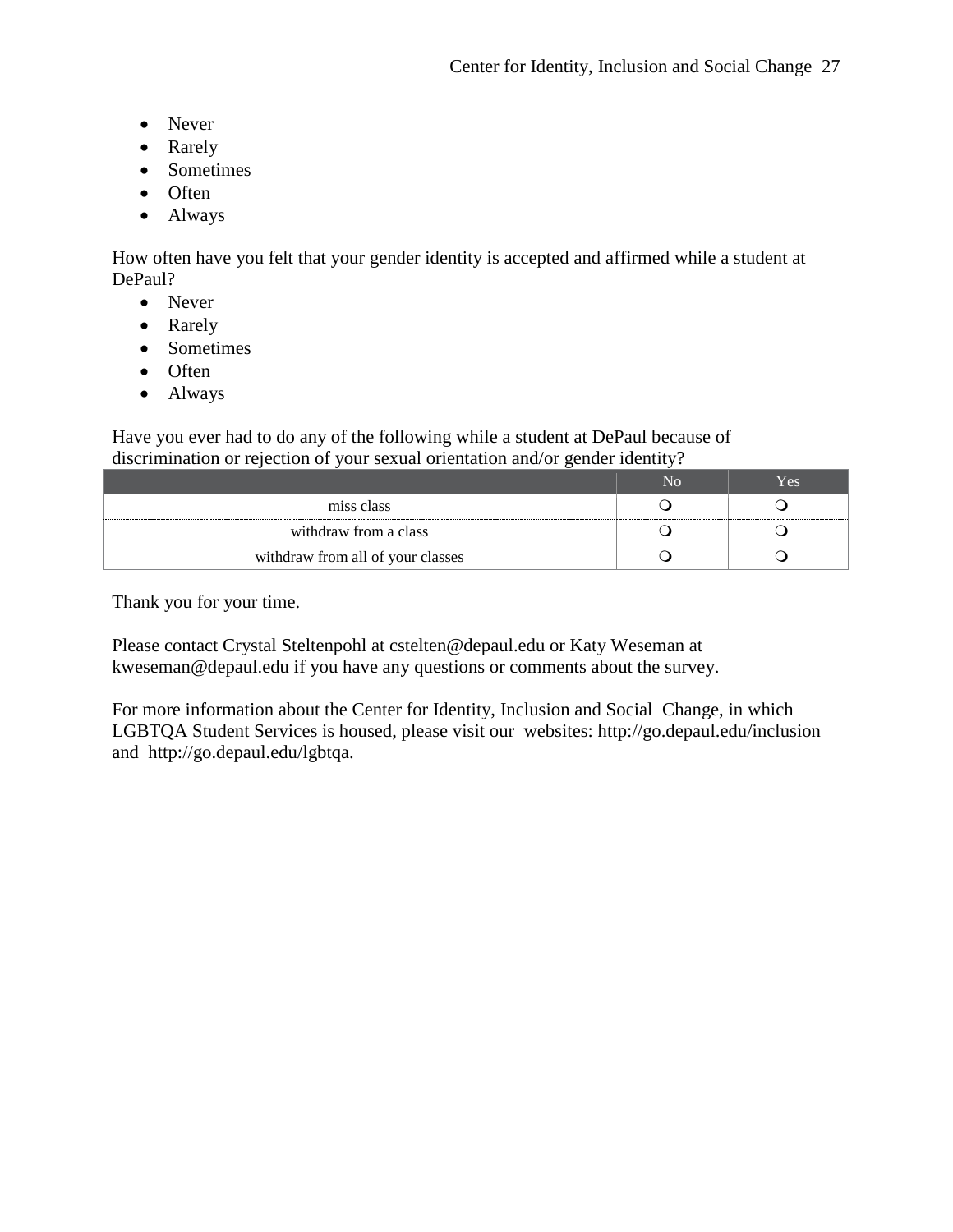# Faculty and Staff Survey

#### **The following questions ask about DePaul's campus environment and availability of resources for LGBTQA+ students.**

|                                      | Poor | Not good | Good | Great $\vert$ I don't know |
|--------------------------------------|------|----------|------|----------------------------|
| All LGBTQA identities                |      |          |      |                            |
| Gay men                              |      |          |      |                            |
| Leshian.                             |      |          |      |                            |
| Bisexual and pansexual               |      |          |      |                            |
| Asexual and aromantic                |      |          |      |                            |
| Gender non-conforming and non-binary |      |          |      |                            |
| Trans*                               |      |          |      |                            |
|                                      |      |          |      |                            |

How would you describe the DePaul environment for students with the following identities?

Please provide specifics for your answers above, if you feel comfortable. What about DePaul's environment makes you feel that way?

\_\_\_\_\_\_\_\_\_\_\_\_\_\_\_\_\_\_\_\_\_\_\_\_\_\_\_\_\_\_\_\_\_\_\_\_\_\_\_\_\_\_\_\_\_\_\_\_\_\_\_\_\_\_\_\_\_\_\_\_\_\_\_\_\_\_\_\_\_\_\_\_\_\_\_\_\_\_ \_\_\_\_\_\_\_\_\_\_\_\_\_\_\_\_\_\_\_\_\_\_\_\_\_\_\_\_\_\_\_\_\_\_\_\_\_\_\_\_\_\_\_\_\_\_\_\_\_\_\_\_\_\_\_\_\_\_\_\_\_\_\_\_\_\_\_\_\_\_\_\_\_\_\_\_\_\_

How knowledgeable or unknowledgeable do you feel about resources available to LGBTQA+ students at DePaul?

- Not knowledgeable at all
- Slightly knowledgeable
- Moderately knowledgeable
- Very knowledgeable

\_\_\_\_\_\_\_\_\_\_\_\_\_\_\_\_\_\_\_\_\_\_\_\_

• Extremely knowledgeable

Have you referred or connected students to LGBTQA Student Services at DePaul in the past?

- Yes
- $\bullet$  No

How often have you provided services and direct support for students surrounding LGBTQA+ related issues?

- Never
- $\bullet$  1-2 times
- $\bullet$  3-4 times
- 5 or more times

Have you known students who have had to do any of the following because of discrimination or rejection of their sexual orientation and/or gender identity?